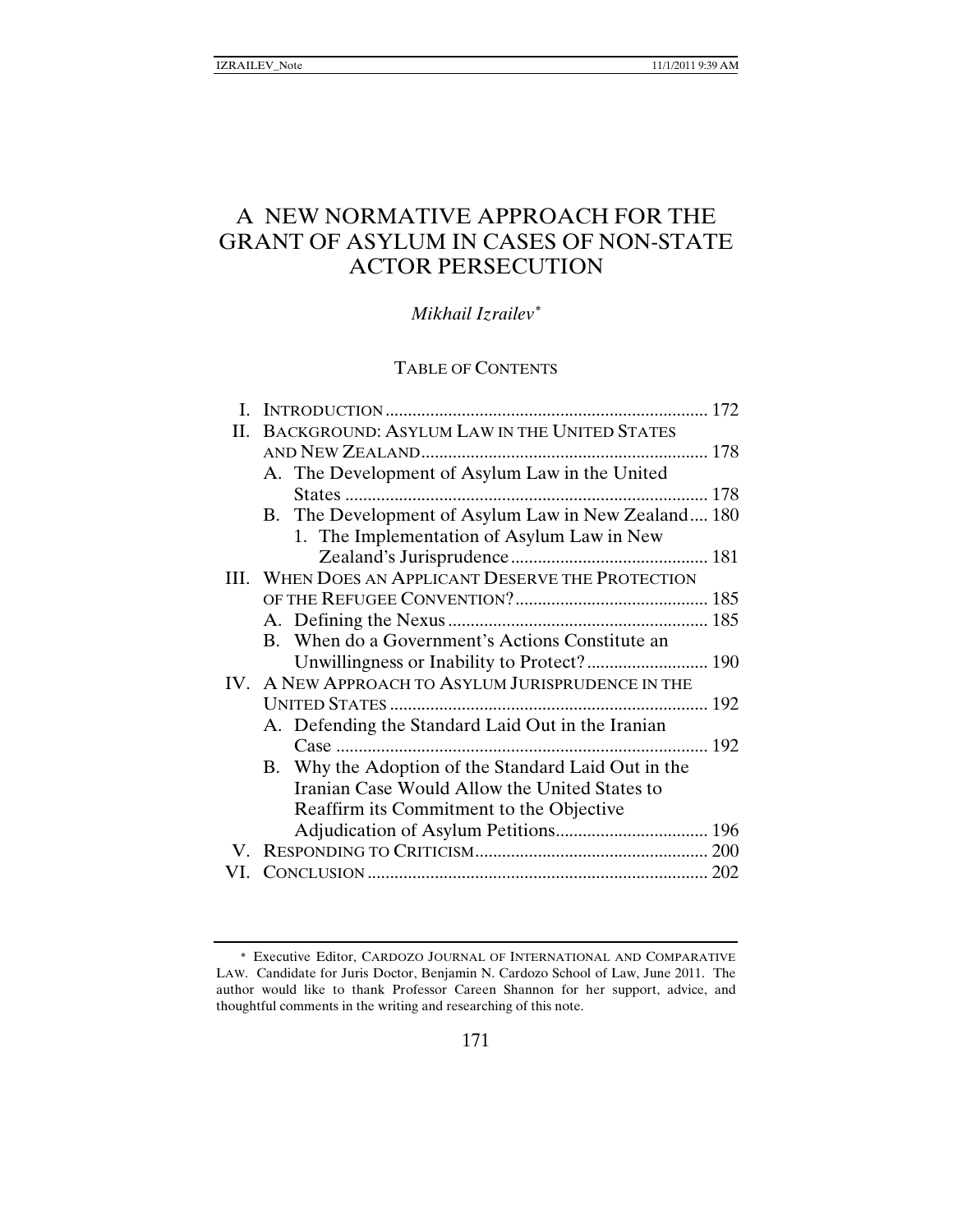#### <span id="page-1-0"></span>I. INTRODUCTION

History has provided numerous examples of individuals who have suffered persecution at the hands of their governments. The Holocaust serves as perhaps the most poignant illustration of a targeted attempt to persecute a single group of people based on their common religious and ethnic identity. Out of the horrific events of the Second World War came a desire to design an approach to deal with the burgeoning problem of refugees; $\frac{1}{1}$  $\frac{1}{1}$  $\frac{1}{1}$  so developed the 1951 Convention Relating to the Status of Refugees ("Refugee Convention").[2](#page-1-2) Article 1 of the Refugee Convention defines a refugee as an individual who has a:

<span id="page-1-6"></span>well-founded fear of being persecuted for reasons of race, religion, nationality, membership of a particular social group or political opinion, is outside the country of his nationality and is *unable* or, owing to such fear, is *unwilling* to avail himself of the protection of that country; or who, not having a nationality and being outside the country of his former habitual residence as a result of such events, is *unable* or, owing to such fear, is *unwilling* to return to it. [3](#page-1-3)

<span id="page-1-8"></span>The convention was written as part of a number of initiatives that were intended to define and recognize the far reaching universality of human rights.[4](#page-1-4)

<span id="page-1-7"></span>While the United States is not a party to the Refugee Convention, its ratification of the 1967 Protocol relating to the Status of Refugees ("1967 Refugee Protocol") has resulted in its adoption of the terms of the Convention.<sup>[5](#page-1-5)</sup> Central to the

<span id="page-1-1"></span><sup>1</sup> Susan Kneebone, *Introduction* to REFUGEES, ASYLUM SEEKERS AND THE RULE OF LAW: COMPARATIVE PERSPECTIVES 5 (Susan Kneebone ed., 2009). *See also* GUY S. GOODWIN-GILL & JANE MCADAM, THE REFUGEE IN INTERNATIONAL LAW 16-23 (3d ed. 2007) (discussing the historical development of the term "refugee" in the first half of the 20th Century).

<span id="page-1-2"></span><sup>2</sup> Convention Relating to the Status of Refugees, July 28, 1951, 1989 U.N.T.S. 137 [hereinafter Refugee Convention], *available at*  http://www2.ohchr.org/english/law/refugees.htm.

<sup>3</sup> *Id.* at §1(A)(2) (emphasis added).

<sup>4</sup> Kneebone, *supra* not[e 1.](#page-1-0)

<span id="page-1-5"></span><span id="page-1-4"></span><span id="page-1-3"></span><sup>5</sup> Stephen H. Legomsky, *Refugees, Asylum and the Rule of Law in the USA, in*  REFUGEES, ASYLUM SEEKERS AND THE RULE OF LAW: COMPARATIVE PERSPECTIVES 124 (Susan Kneebone ed., 2009). *See also* Protocol Relating to the Status of Refugees, Jan. 31, 1967, 606 U.N.T.S. 267 [hereinafter 1967 Refugee Protocol], *available at*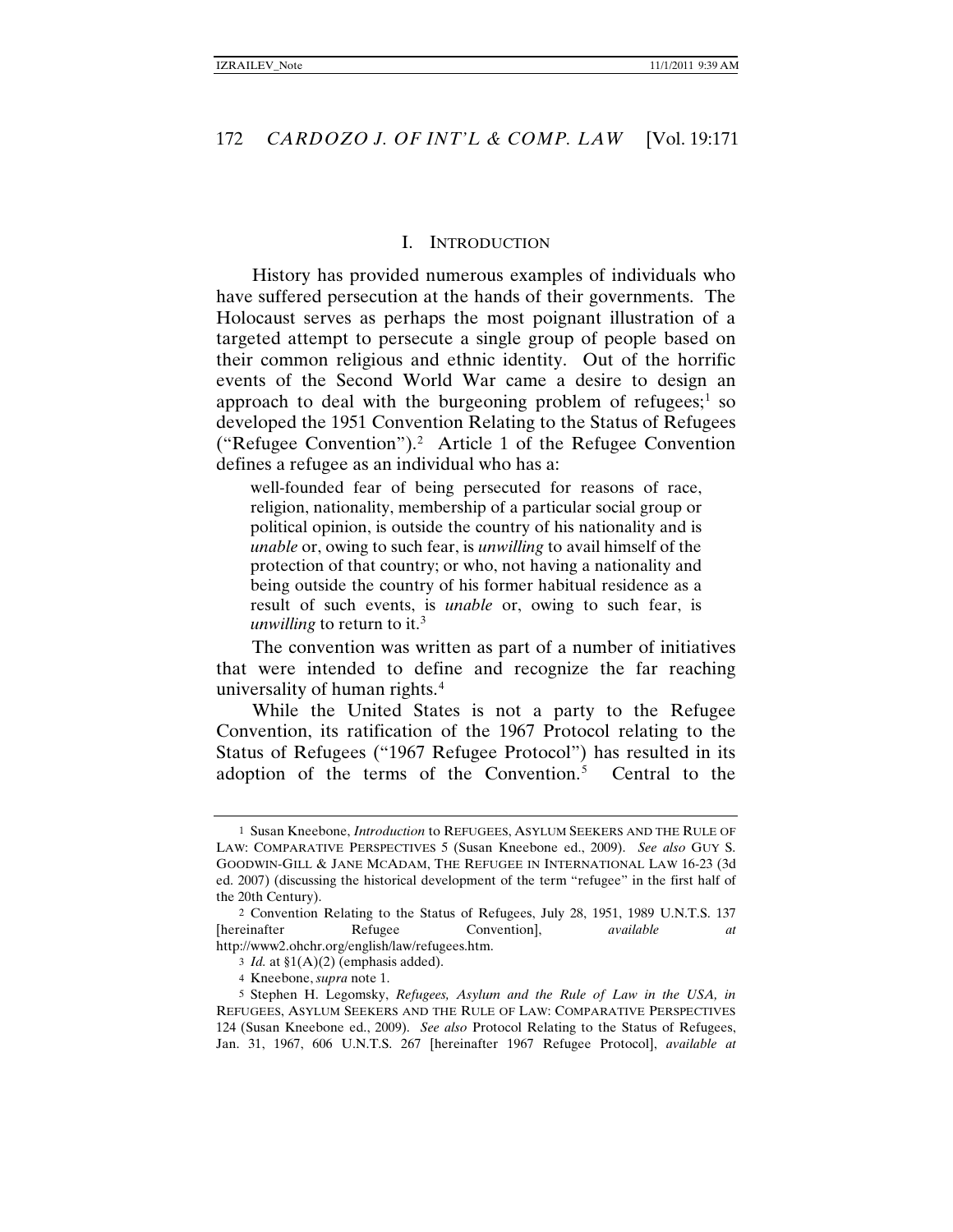protections given to refugees under the Refugee Convention is the concept of non-refoulement.<sup>[6](#page-2-0)</sup> Article  $33(1)(A)(2)$  clearly sets out that a contracting party shall not expel or return (*refouler*), any refugee who would be threatened on account "of his race, religion, nationality, membership of a particular social group or political opinion."[7](#page-2-1) However, as the number of individuals seeking refuge in the United States has grown,<sup>[8](#page-2-2)</sup> American jurisprudence has become increasingly incapable of adequately defining the standard under which to adjudge when an asylum seeker is not to be refouled because of his inability, or unwillingness, to avail himself of his country's protection.<sup>[9](#page-2-3)</sup> In cases where asylum-seekers allege non-state actor persecution, this inadequacy has resulted in the inability of American Courts to properly meet the definitional demands of Article 1, while at the same time meeting the non-

6 Refugee Convention*, supra* note [2,](#page-1-6) at § 33(1)(A)(2).

www.unhcr.org/4981c37c2.html.

<span id="page-2-3"></span>9 *See, e.g.,* Menjivar v. Gonzales, 416 F.3d 918 (8th Cir. 2005). In *Menjivar*, the asylum applicant was a former citizen of El Salvador. *Id.* at 919. Despite persistent sexual and romantic advances she refused to be the girlfriend of "Moncho," a local gang member. *Id.*  at 920. In response, "Moncho" shot at the applicant and several members of her family one day while they were out for a walk. *Id.* The asylum applicant's grandmother was shot and killed, and her niece was paralyzed from the waist down. *Id.* The police were contacted but arrived two hours late because of the remoteness of the applicant's village. *Id.* Following the shooting, "Moncho" allegedly fled to Honduras, but after a year returned. *Id.* The applicant left for the United States, and petitioned for asylum based on her fear of past persecution. *Id.* at 919. The presiding judge found that the applicant was ineligible for asylum because the police had made a concerted effort to investigate the murder of her family members. *Id.* at 920. *See also* Lleshanku v. Ashcroft, 100 F. App'x 546 (7th Cir. 2004). In *Lleshanku*, the asylum applicant was an Albanian citizen who claimed that a criminal gang had attempted to kidnap her. *Id.* at 547. Lleshanku was constantly harassed by gang members, stopped on the street, and visited at her home. *Id.*  Young men would threaten to take the asylum applicant from her family, and she would occasionally stay home from school out of fear of being kidnapped. *Id*. The applicant alleged that kidnapping of young women for forced prostitution was rampant in Albania, and that gang members tried to kidnap her in order to force her into prostitution. *Id.* at 546. The court rejected Lleshanku's asylum application because it reasoned that there was a general crime problem in Albania, and that repeated harassment by gang members did not rise to the level of persecution. *Id.* at 548-49.

<span id="page-2-4"></span>http://www.unhcr.org/3b66c2aa10.html; U.S. DEP'T OF HOMELAND SECURITY, ANNUAL FLOW REPORT 1 (2008), http://www.dhs.gov/xlibrary/

assets/statistics/publications/ois\_rfa\_fr\_2007.pdf (stating that the "definition of refugee was incorporated into the INA by the Refugee Act of 1980, and conforms to the international definition of refugee contained in the 1951 United Nations Convention relating to the Status of Refugees and its 1967 Protocol.").

<sup>7</sup> *Id.*

<span id="page-2-2"></span><span id="page-2-1"></span><span id="page-2-0"></span><sup>8</sup> *2007 UNHCR Statistical Yearbook*, UNITED NATIONS OFFICE OF THE HIGH COMMISSIONER OF REFUGEES (Dec. 31, 2008), 2007 UNHCR STATISTICAL Y.B. at ch. IV, http://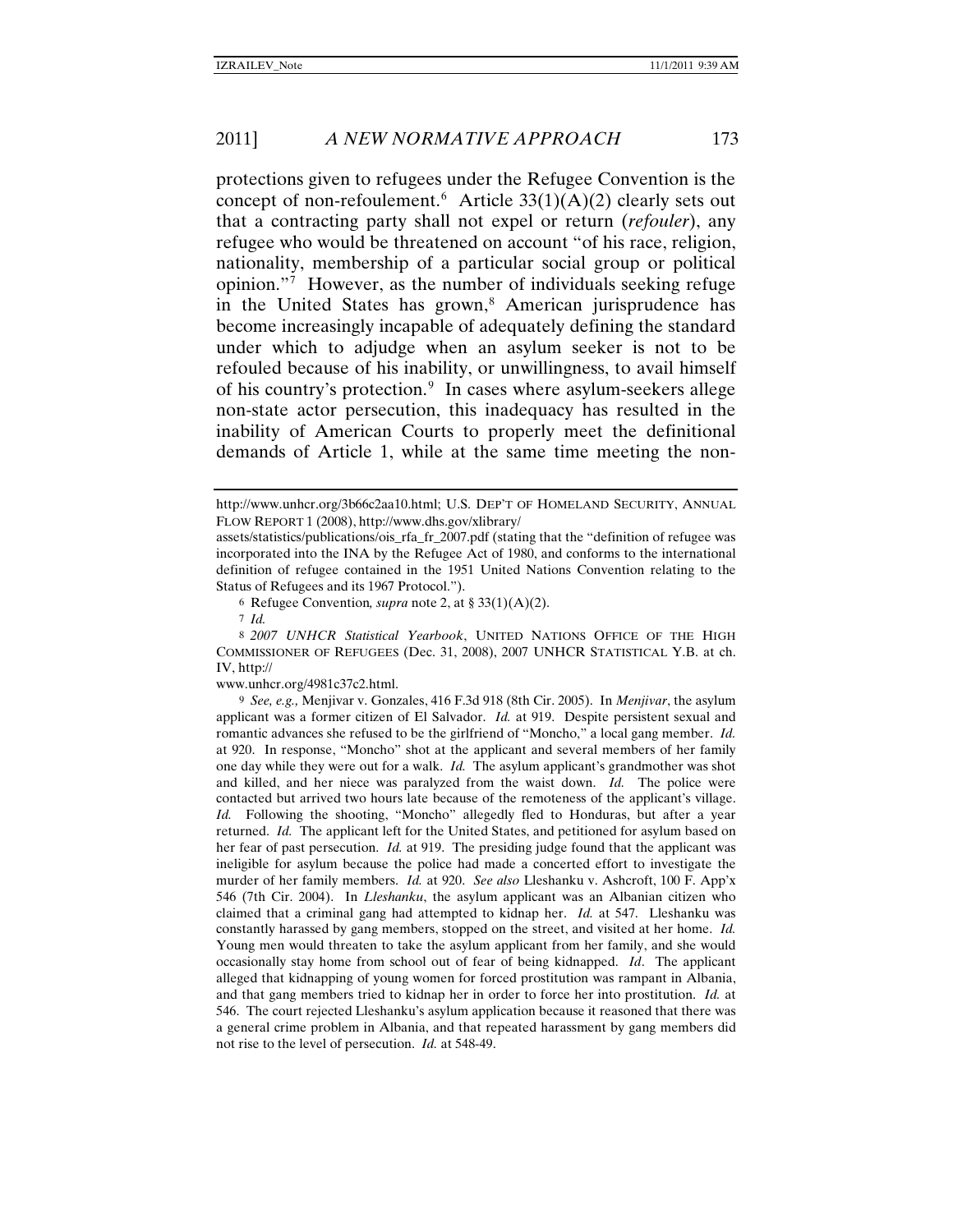<span id="page-3-0"></span>refoulement obligations of Article  $33(1)(A)(2)$  of the Refugee Convention. $10$ 

The United Nations Office of the High Commissioner for Refugees ("UNHCR"), the agency charged with the protection of refugees worldwide, $11$  has plainly stated that the silence of the Refugee Convention regarding the phrase "unable . . . or unwilling" should be read broadly. As an example of its position, the UNHCR has explained that "[O]ffensive acts . . . committed by the local populace . . . can be considered as persecution . . . if the authorities refuse, or prove unable*,* to offer effective protection."[12](#page-3-3)  In the second edition of his treatise on international refugee law, professor Guy Goodwin-Gill further clarifies the aforementioned statement by writing that "there is no basis in the 1951 Convention . . . for requiring the existence of effective operating institutions of government as a precondition to a successful claim to refugee status."[13](#page-3-4) Despite the UNHCR's expansive construction of the terms "unable . . . or unwilling," United States courts have been reluctant to grant claims of asylum in cases where the applicant has argued that he has a well-founded fear based on his home country's inability or unwillingness to protect against persecution by a third party.[14](#page-3-5)

Generally, applicants for asylum in the United States must

<span id="page-3-1"></span><sup>10</sup> For the purposes of this note, persecution by "non-state actors" will be defined as persecution of individuals by third parties who are not part of the instrumentalities or administration of a country's national government. *See* Matthew J. Lister, *Gang-Related Asylum Cases: An Overview and Prescription*, 38 U. MEM. L. REV. 827, 829 (2007) (discussing the difficulty Latin American asylum applicants face when they attempt to bring asylum cases based on persecution by criminal gangs, or as a result of sexual violence); Bruce Finley, *Mexicans Grasp for Asylum,* DENVER POST, March 24, 2009, *available at* www.denverpost.com/immigrati

on/ci\_11980915 (detailing the attempts of human rights groups to challenge the position that asylum applicants who face persecution by Mexican drug cartels should not be entitled to a grant of their asylum claim). *See also* U.S. DEP'T OF HOMELAND SECURITY, *supra* note [5](#page-1-7) (defining the difference between an asylee and a refugee: "An applicant for refugee status is outside the United States, while an applicant seeking asylum status is in the U.S. or at a U.S. port of entry.").

<span id="page-3-2"></span><sup>11</sup> *History of UNHCR*, UNHCRU, http://www.unhcr.org/pages/49c3646cbc.html (last visited Oct. 14, 2009).

<span id="page-3-3"></span><sup>12</sup> UNHCR, HANDBOOK ON PROCEDURES AND CRITERIA FOR DETERMINING REFUGEE STATUS UNDER THE 1951 CONVENTION AND THE 1967 PROTOCOL RELATING TO THE STATUS OF REFUGEES para. 65 (1992), *available at*  http://www.unhcr.org/cgibin/texis/vtx/search?page=searc

<span id="page-3-5"></span><span id="page-3-4"></span>h&docid=3d58e13b4&query=Handbook%20on%20procedures%20and%20criteria%20fo r%20determining%20refugee%20status*.*

<sup>13</sup> GUY S. GOODWIN, THE REFUGEE IN INTERNATIONAL LAW 73 (2d ed. 1996).

<sup>14</sup> Lister, *supra* not[e 10,](#page-3-0) at 837-39.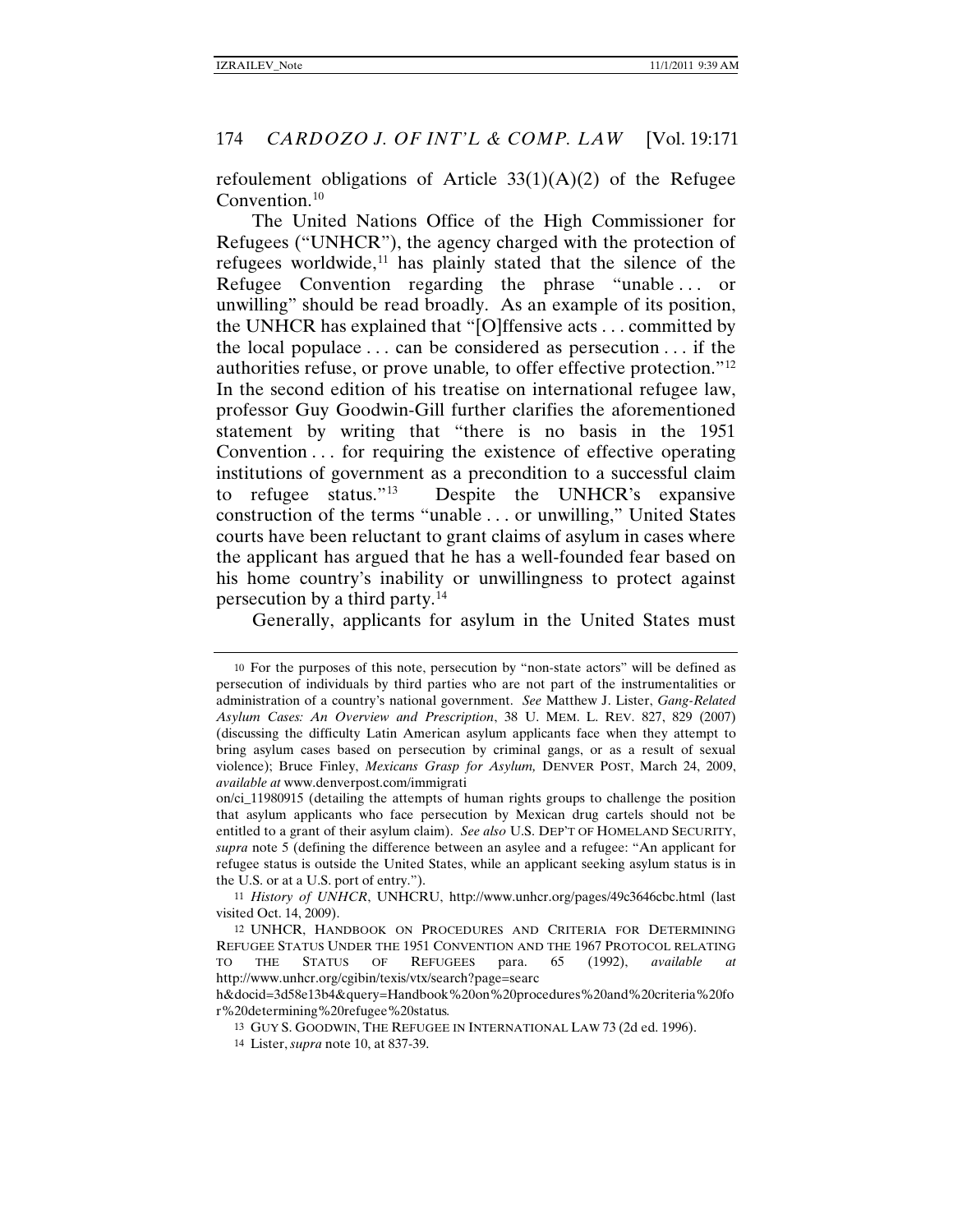demonstrate that the harm feared in the case of their return home would not merely result from criminal activity or social unrest.<sup>15</sup> In *Lleshanaku v. Ashcroft*, the Seventh Circuit refused to grant asylum to a young female asylum applicant who alleged that criminal gangs constantly threatened her and had attempted to kidnap her for the purposes of forcing her into prostitution.<sup>16</sup> In *Romero-Rodriguez v. U.S. Attorney General,* the Eleventh Circuit ruled that the plaintiff's fear of being persecuted by gangs was ill founded because the Honduran Government had made efforts to control lawlessness.[17](#page-4-2) The refusal of U.S. courts to grant asylum to refugees based on non-state actor persecution has arguably led to a rhetorical gap<sup>[18](#page-4-3)</sup> in America's commitment to the rights of asylum seekers.<sup>[19](#page-4-4)</sup>

Courts in the United Kingdom have similarly refused to grant asylum to individuals who would face significant risk from non-state actors if they were to return to their country of origin.<sup>[20](#page-4-5)</sup> In *Horvath v. Secretary of State for the Home Department,* the House of Lords of the United Kingdom concluded:

The standard to be applied is  $\ldots$  not that which would eliminate all risk and would thus amount to a guarantee of protection in the home state. Rather it is a practical standard, which takes proper account of the duty which the state owes to all its own nationals. [21](#page-4-6)

This standard reflects a strand of reasoning which is common to both American and British jurisprudence.<sup>[22](#page-4-7)</sup> According to this reasoning, risk is not measured based on the subjective fear of an

<span id="page-4-7"></span><span id="page-4-6"></span>www.publications.parliament.uk/pa/ld199900/ldjudgmt/jd000706/horv-1.htm.

21 *Id.*

<span id="page-4-0"></span><sup>15</sup> *See* Immigration and Nationality Act § 101(a)(42)(a), 8 U.S.C § 1101(a)(42) (2006) [hereinafter *INA*].

<sup>16</sup> 100 F. App'x at 546-49.

<sup>17</sup> 131 F. App'x 203, 203 (11th Cir. 2005).

<span id="page-4-3"></span><span id="page-4-2"></span><span id="page-4-1"></span><sup>18</sup> "Rhetorical" is used in this context to point out that the refoulement of asylum seekers who face a risk of non-state actor persecution goes against the presumed commitment of the United States toward defending the rights of refugees.

<span id="page-4-4"></span><sup>19</sup> Mathew E. Price, *Persecution Complex: Justifying Asylum Law's Preference for Persecuted People*, 47 HARV. INT'L L.J. 413, 450 (2006) (noting that "[S]tates have chosen to reduce the number of [asylum] applications in other ways—such as off-shore interdiction, carrier sanctions, and visa requirements—that less obviously run afoul of their rhetorical commitment to the 'rights' of asylum seekers and their legal commitment to non-refoulement.").

<span id="page-4-5"></span><sup>20</sup> Horvath v. Sec'y of State for the Home Dep't [2000] 3 WLR 379 (H.L), *available at* http://

<sup>22</sup> *See supra* not[e 9.](#page-2-4)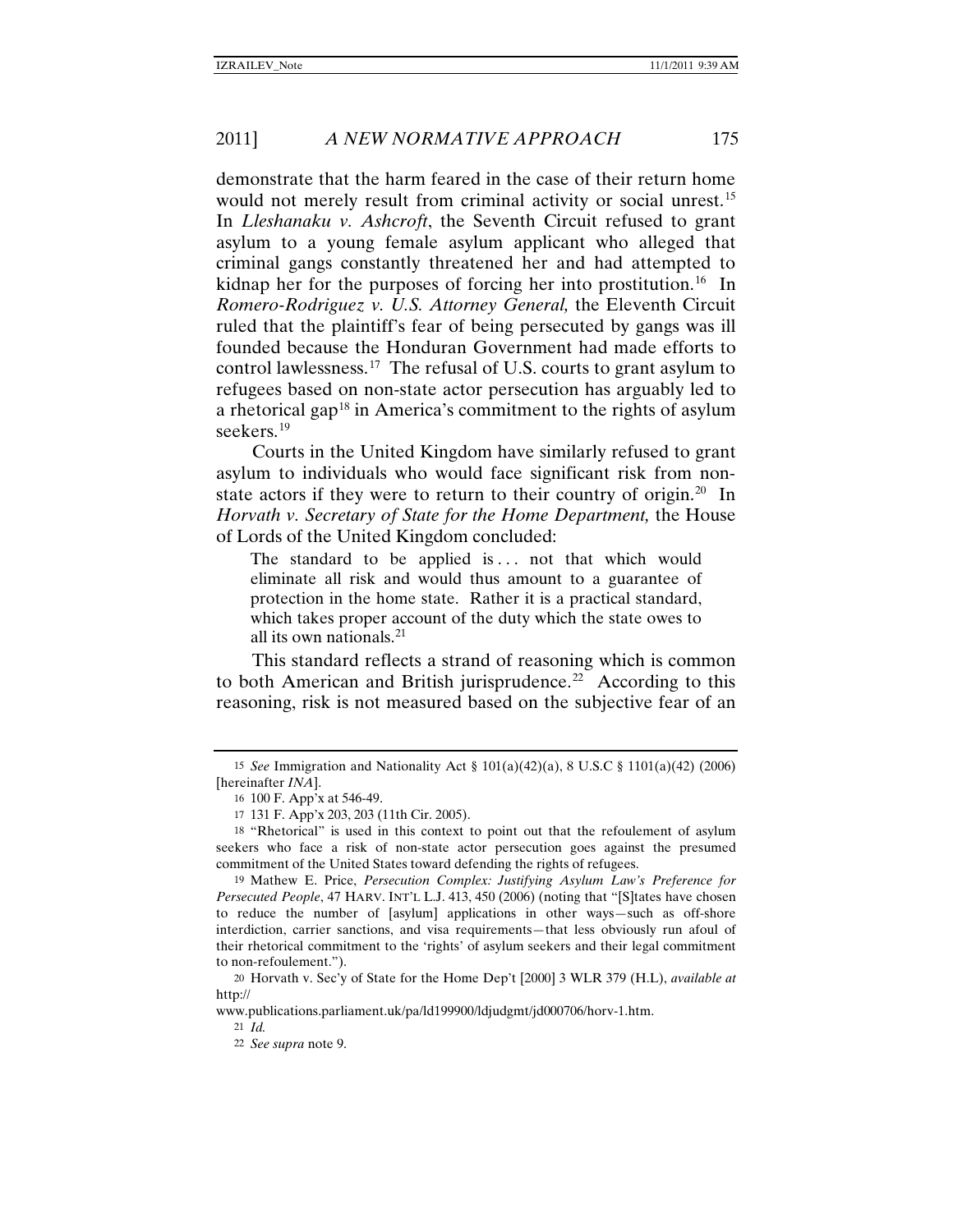individual, but rather on the availability of a state administered mechanism to protect an asylum applicant from persecution.<sup>23</sup> This rationale largely ignores the effectiveness of a state system of protection, as long as "goodwill" efforts are made to prevent persecution by third parties.<sup>[24](#page-5-1)</sup> It has been noted that, "[t]he denial of status to . . . refugees fleeing non-state persecution is a clear violation of the spirit of the 1951 Refugee Convention  $\dots$ . "[25](#page-5-2)

In stark contrast to the case law in the United States and the United Kingdom, the New Zealand Refugee Status Appeals Authority ("RSAA") has adopted an approach more attune to the humanitarian values enshrined in the 1951 Refugee Convention.<sup>[26](#page-5-3)</sup> Criticizing the aforementioned *Horvath* standard, the Appeals Authority concluded:

[T]his interpretation of the Refugee Convention is at odds with the fundamental obligation of *non-refoulement*. Article 33 (1) is explicit in prohibiting return in any manner to a country where the life or freedom of the refugee would be threatened for a Convention reason. This obligation cannot be avoided by a process of interpretation which measures the sufficiency of state protection not against the absence of real risk of persecution, but against the availability of a system for the

<span id="page-5-0"></span><sup>23</sup> Vata v. Gonzales, 243 F. App'x 930 (6th Cir. 2007) illustrates this point. In that case, an Albanian man who had been studying in a Catholic Seminary attempted to file a police report after being beaten by a group of Muslim men. *Id.* at 933-35. The petitioner claimed that he was attacked because he taught Catholicism to local inhabitants, and because he had sympathized with the United States during a September 11th anniversary ceremony. *Id.* The asylum applicant went to the police station to file a report, but was turned away by the directing police officer. *Id.* at 935. The immigration judge opined that Vata's testimony was credible, but nevertheless concluded that he was ineligible for asylum because the Albanian government had made a significant effort to encourage religious tolerance, and to protect religious freedom. *Id.* at 936. The court determined that a single visit to the police station did not signify that the petitioner was unwilling or unable to avail himself of the government's protection. *Id.* at 935-36, 949.

<span id="page-5-1"></span><sup>24</sup> *See id.*; Islam v. Sec'y of State for the Home Dep't, [1999] 2 A.C. (H.L.)629, a*vailable at*

http://www.publications.parliament.uk/pa/ld199899/ldjudgmt/jd990325/islam08.htm. Lord Millett: "I am accordingly not willing to accept, as a general proposition, the submission that those who are persecuted because they refuse to conform to discriminatory laws to which, as members a particular social group, they are subject, thereby qualify for refugee status."

<span id="page-5-2"></span><sup>25</sup> Jennifer Moore, *Whither the Accountability Theory: Second Class Status for Third-Party Refugees as a Threat to International Refugee Protection*, *in* THE REFUGEE CONVENTION AT FIFTY 115 (Joanne van Selm et al. eds., 2003).

<span id="page-5-3"></span><sup>26</sup> *Refugee Appeal No*. *71427/99* [2000] NZAR 545 (RSAA), *available at*  http://www.refuge

e.org.nz/71427-99.htm (asylum case of an applicant who faced persecution by her former husband and the government as a result of her status as a female).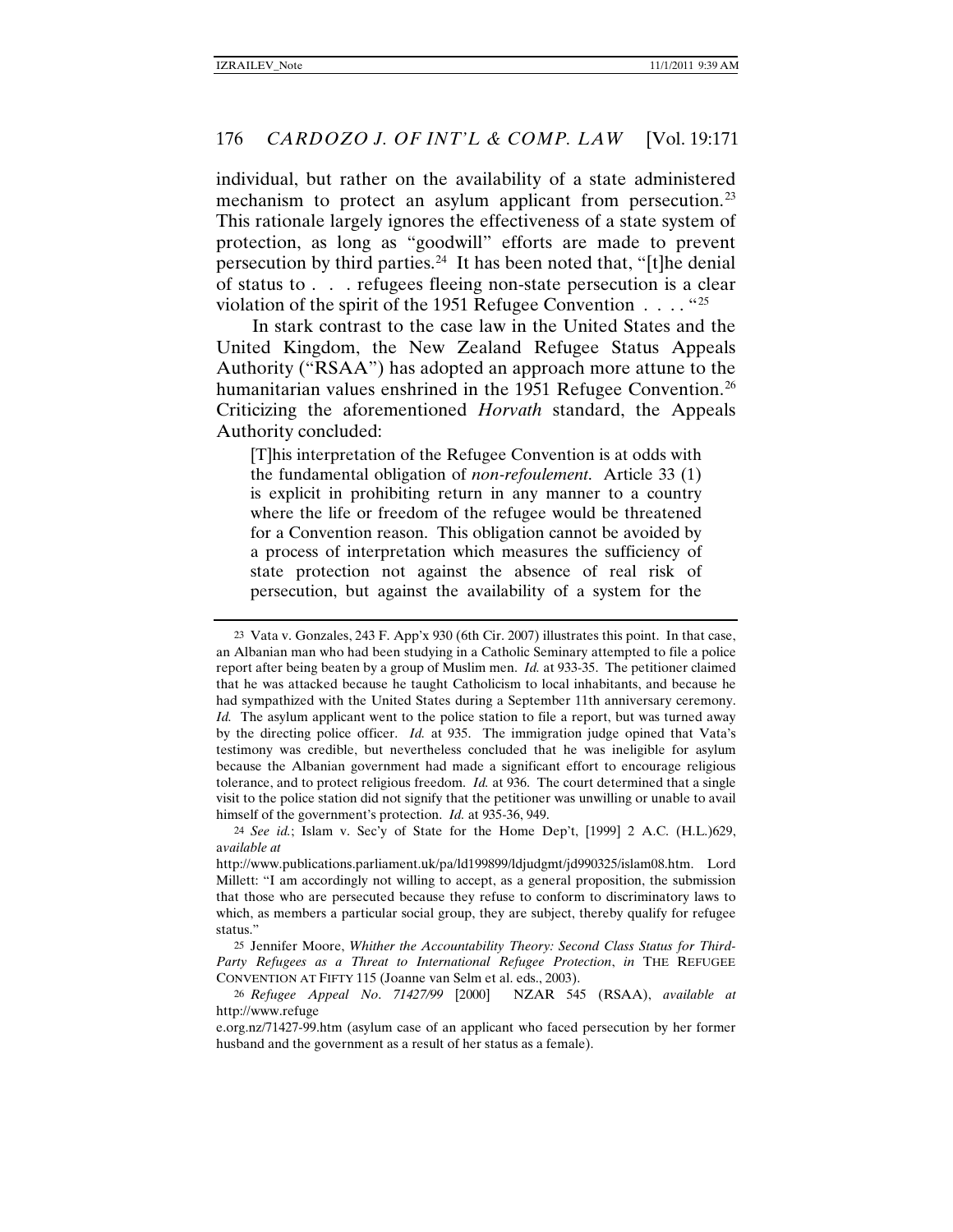protection of the citizen and a reasonable willingness by a state to operate that system . . . . If the net result of a state's "reasonable willingness" to operate a system for the protection of the citizen is that it is incapable of preventing a *real chance*  of persecution of a particular individual, refugee status cannot be denied to that individual*.* [27](#page-6-0)

The method adopted by the New Zealand Refugee Status Appeals Authority endorses the view that there may be instances when a state's efforts to protect its citizens are not adequate or effective in accomplishing the intended result. A state's mere willingness to protect often cannot be equated with the effective elimination of the risk. The New Zealand approach reaffirms the obligations of the international community in not returning individuals to their country of origin when a real chance of persecution still exists.

This Note argues that the normative approach used by American courts in assessing claims of non-state actor persecution should be replaced with the standard laid out by the New Zealand Refugee Appeals Authority. New Zealand's approach would provide United States courts with a coherent norm to address nonrefoulement issues and asylum claims involving the targeted victimization by groups that the government is "unwilling . . . or unable" to control.

Part II of this Note provides a historical background for the development of asylum law in the United States and New Zealand, drawing attention to the different approaches that the two countries took in implementing the Refugee Convention and the subsequent Protocol.

Part III tries to answer the question of when an asylum applicant deserves the protection of the Refugee Convention. Particular attention is paid to the relationship between a "wellfounded fear" and the five grounds specified in the Refugee Convention. This section also examines when a state's actions constitute an unwillingness or inability to protect inhabitants.

Part IV defends the approach taken in New Zealand *Refugee Appeal No*. *71427/99* and considers whether the American and British standards for asylum in cases of non-state actor persecution ignores the fundamental human right to live without fear. This part also explains why the adoption of the reasoning in *Refugee Appeal No*. *71427/99* would allow United States courts to take a

<span id="page-6-0"></span><sup>27</sup> *Id.* at para. 63 (emphasis added).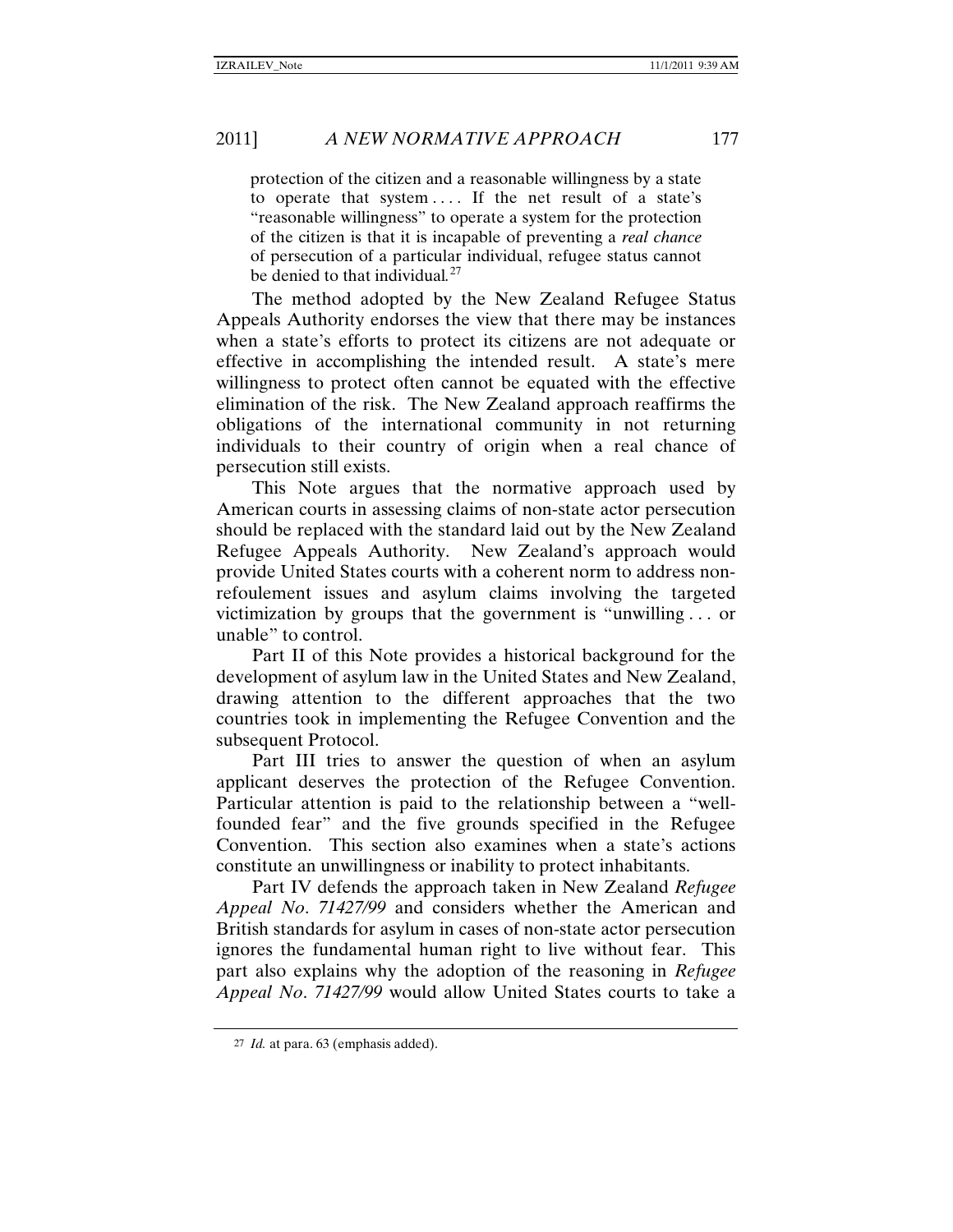more objective and holistic approach toward adjudicating asylum petitions.

Finally, Part V rebuts possible criticisms regarding the implementation of the New Zealand standard in the United States, and defends the use of human rights norms in the context of American asylum jurisprudence.

# II. BACKGROUND: ASYLUM LAW IN THE UNITED STATES AND NEW ZEALAND

#### *A. The Development of Asylum Law in the United States*

Prior to the United States' adoption of the Refugee Protocol of  $1967<sup>28</sup>$  $1967<sup>28</sup>$  $1967<sup>28</sup>$  the U.S. Internal Security Act of 1950 ("ISA") accounted for a measure similar to non-refoulement, which granted a means of relief to individuals alleging persecution.<sup>29</sup> Under the ISA, individuals present in the United States could not be deported "to any country in which the Attorney General... [found] that such alien[s] would be subjected to physical persecution."[30](#page-7-2) With the passage of the Immigration and Nationality Act of 1952, the provision which disallowed the Attorney General from deporting any alien subjected to physical persecution was made discretionary, rather than mandatory.<sup>31</sup> This change in the law made it possible for an applicant who met the statutory grounds for relief to still be denied asylum in cases where the Attorney General deemed it to be against the best interests of the United States.<sup>32</sup> The statutory requirement of physical persecution was removed from the Immigration and Nationality Act in 1965.<sup>33</sup> Under the 1965 version of the statute, a person could not be deported if he or she were "subject to persecution on account of race, religion, or political opinion."[34](#page-7-6)

<span id="page-7-7"></span><sup>28</sup> *See* U.S. DEP'T OF HOMELAND SECURITY, *supra* note [5.](#page-1-7)

<sup>29</sup> Internal Security Act of 1950, ch. 1024, §23, 64 Stat. 987, 1010 (1950).

<span id="page-7-2"></span><span id="page-7-1"></span><span id="page-7-0"></span><sup>30</sup> *Id.* (The current version of this provision is commonly known as "withholding of removal."). It is important to note that under ISA the Attorney General had no discretion in granting relief once the applicant effectively demonstrated that he would be subject to physical persecution. *Id.* The ISA standard was mandatory rather than discretionary. *Id.*

<span id="page-7-3"></span><sup>31</sup> Immigration and Nationality Act of 1952, Pub. L. No. 414, ch. 477, § 243(h), 66 Stat. 163, 214 (1952).

<sup>32</sup> § 243(h), 66 Stat. at 184, 236.

<span id="page-7-6"></span><span id="page-7-5"></span><span id="page-7-4"></span><sup>33</sup> Immigration and Nationality Act of 1965, Pub. L. No. 89-236, § 11(f), 79 Stat. 911, 918 (1965).

<sup>34</sup> *Id.*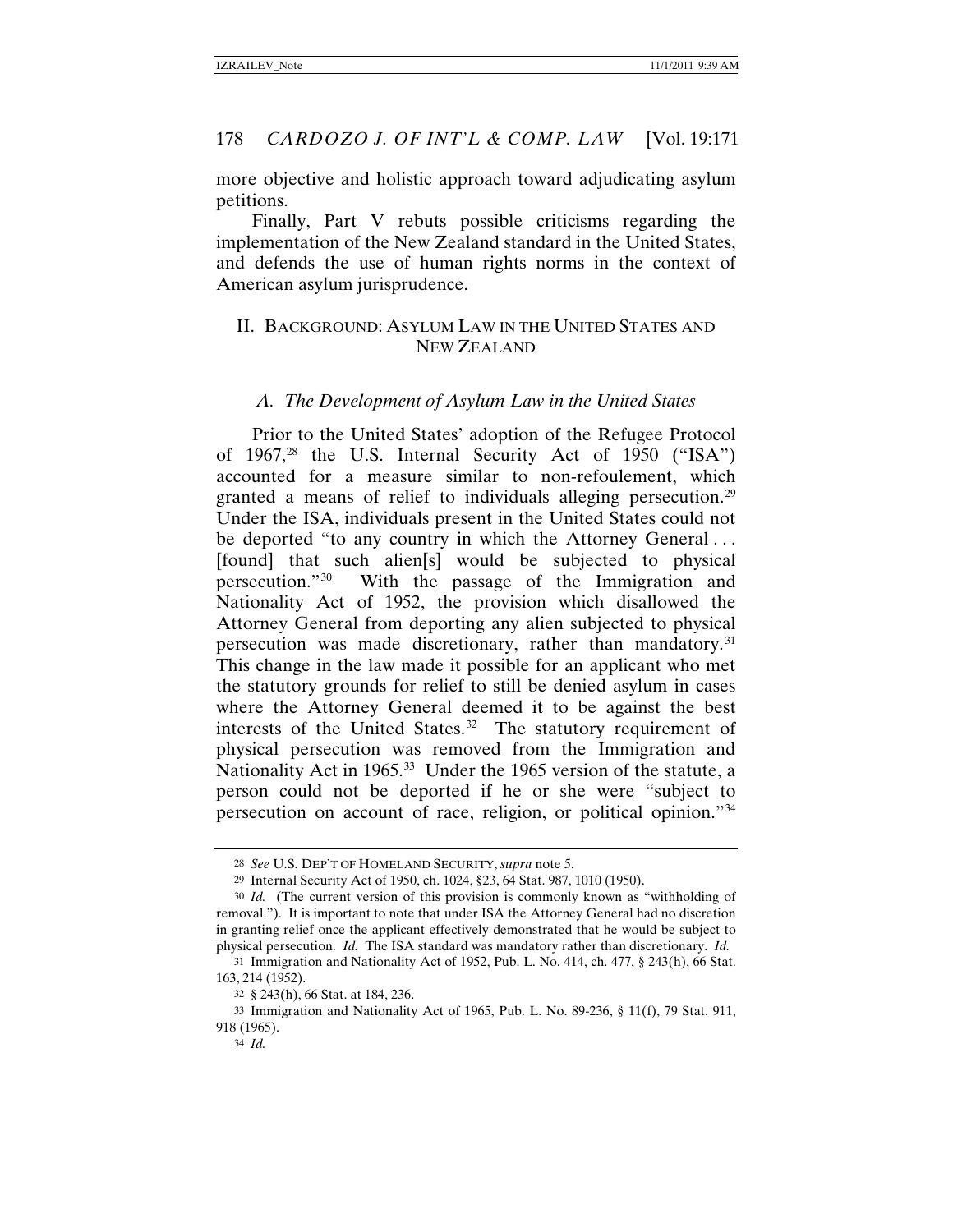While the changes to the INA rectified<sup>[35](#page-8-1)</sup> American law with international standards, they failed to account for persecution on account of social group membership or nationality, a cornerstone of the 1951 Convention.[36](#page-8-2) This left thousands of individuals without relief, and ultimately granted the Attorney General very broad discretion in denying asylum status whenever he deemed necessary.<sup>[37](#page-8-3)</sup>

<span id="page-8-0"></span>The United States eventually revised its domestic law in 1980 in order to conform to its obligations under the 1967 Refugee Protocol.<sup>[38](#page-8-4)</sup> Section 241(b)(3) of the Immigration and Nationality Act ("INA") currently forbids removal of an alien if his "life or freedom would be threatened . . . because of . . . [his] race, religion, nationality, membership in a particular social group, or political opinion.[39](#page-8-5)

While current U.S. law has incorporated the language of Articles 1 and 33 of the Refugee Convention, the United States has not adopted other provisions of the Refugee Convention and the subsequent 1967 Refugee Protocol.<sup>[40](#page-8-6)</sup> The failure of the United States to adopt other provisions of the Refugee Convention and the Protocol is due to a distinction in American law between "self-executing" and "non-self-executing" treaties.<sup>[41](#page-8-7)</sup> A self-executing agreement is one that is automatically adopted into U.S. domestic law without the need for legislation that enacts the terms of the treaty.<sup>[42](#page-8-8)</sup> On the other hand, treaties that are non-self-executing

<span id="page-8-1"></span><sup>35</sup> The term "rectified" is used in this context to suggest that conformity of American domestic immigration law with the provisions of the Refugee Convention was a positive development because it recognized that physical abuse is not the only legitimate form of persecution.

<sup>36</sup> *See* Refugee Convention, *supra* not[e 2.](#page-1-6)

<span id="page-8-3"></span><span id="page-8-2"></span><sup>37</sup> *Supra* note [32.](#page-7-7) The Attorney General's broad discretion in denying relief substantially violated the non-refoulement principle in Article  $33(1)(A)(2)$  of the Refugee Convention. This is due to the possibility that asylum applicants would be returned home even when there was a significant risk that they would be persecuted.

<span id="page-8-4"></span><sup>38</sup> STEPHEN H. LEGOMSKY & CRISTINA M. RODRIGUEZ, IMMIGRATION AND REFUGEE LAW AND POLICY 892-93 ( 5th ed. 2009).

<sup>39</sup> Immigration and Nationality Act, 8 U.S.C.A. § 1231 (2009).

<span id="page-8-6"></span><span id="page-8-5"></span><sup>40</sup> *See id. See also* Immigration and Nationality Act, 8 U.S.C.A. § 1101 (a)(42) (2009) (defining a refugee as "any person who is outside any country of such person's nationality or, in the case of a person having no nationality, is outside any country in which such person has habitually resided, and who is *unable or unwilling* to return to, and is unable or unwilling to avail himself or herself of the protection of, that country because of persecution or a well-founded fear or persecution on account of race, religion, nationality, membership in a particular social group, or political opinion . . . .") (emphasis added).

<span id="page-8-8"></span><span id="page-8-7"></span><sup>41</sup> LEGOMSKY & RODRIGUEZ, *supra* not[e 38,](#page-8-0) at 894.

<sup>42</sup> *Id.*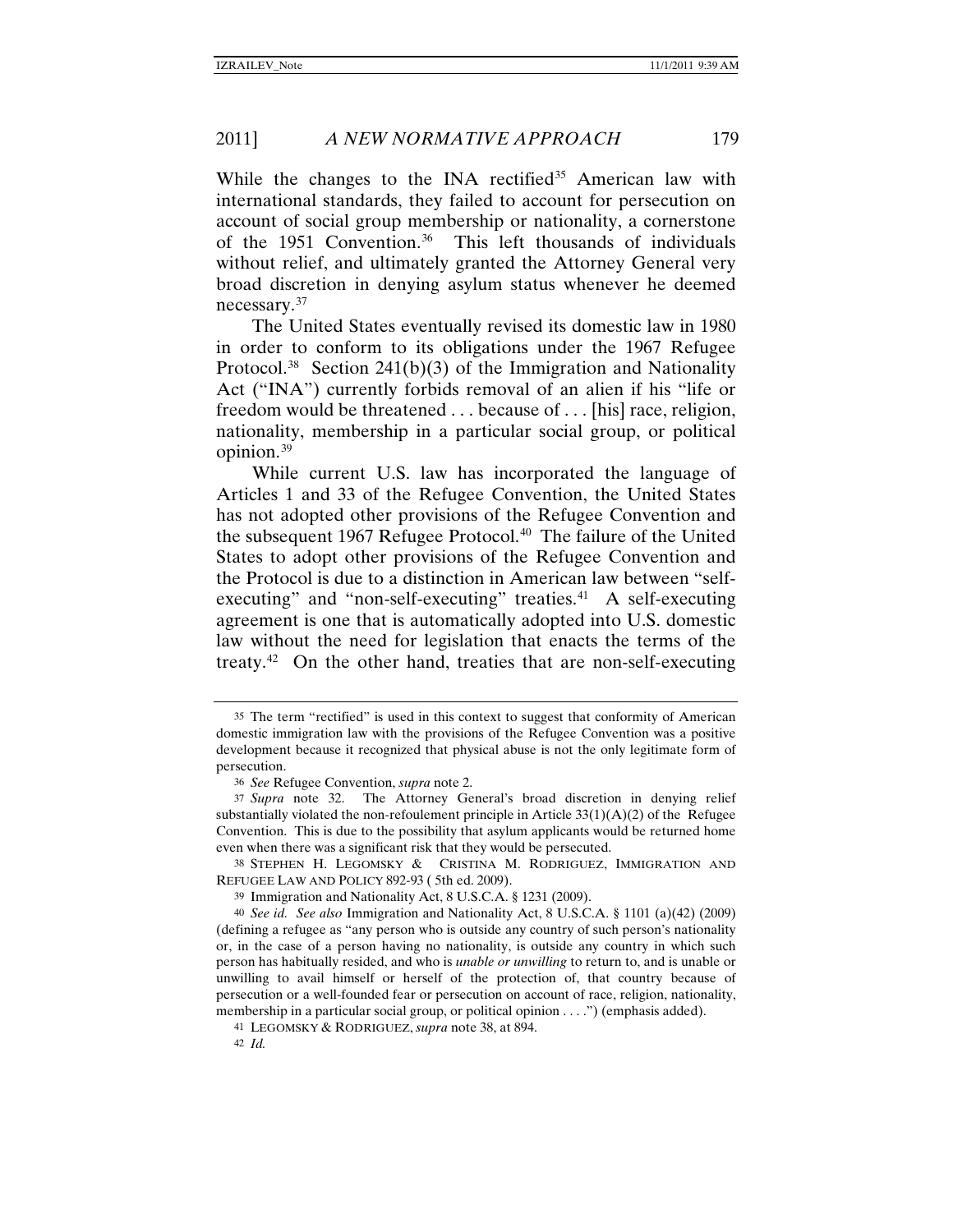are still considered binding international obligations, but they are not enforceable in the United States unless enacted by Congress.<sup>43</sup> "United States courts have typically viewed the 1967 protocol as being *non-self-executing*,"<sup>[44](#page-9-1)</sup> and have therefore not bound themselves to all of the terms of the protocol.

#### *B. The Development of Asylum Law in New Zealand*

Unlike the United States, New Zealand has adopted the express terms of the 1951 Refugee Convention and the 1967 Protocol into its domestic law.<sup>[45](#page-9-2)</sup> Part 6A of the October 1999 Immigration Amendment Act, titled "Refugee Determinations," definitively provides that "[i]n carrying out their functions under this Part, refugee status officers and the Refugee Status Appeals Authority are to act in a manner that is consistent with New Zealand's obligations under the Refugee Convention."[46](#page-9-3) The statute also provides that every person seeking recognition as a refugee will do so under the Refugee Convention, $47$  and directs refugee officers and Refugee Status Appeals Authority members to examine the text of the treaty.<sup>[48](#page-9-5)</sup>

Due to its incorporation of the Refugee Convention and the 1967 Protocol into law, New Zealand, like the United States, recognizes persecution based on five protected grounds: race, religion, nationality, membership in a particular social group, and political opinion.[49](#page-9-6) New Zealand also acknowledges that the definition of "refugee" in Article 1 of the Refugee Convention accounts for asylum seekers who fear persecution due to the unwillingness or inability of officials in their country of origin to protect them.<sup>[50](#page-9-7)</sup> As such, New Zealand adheres to the idea that asylum seekers who face a significant risk of persecution—no

<sup>43</sup> *Id.*

<sup>44</sup> *Id.* at 895.

<span id="page-9-2"></span><span id="page-9-1"></span><span id="page-9-0"></span><sup>45</sup> Regional Asylum Systems: New Zealand, UNHCR, http://www.unhcr.org.au/nzqandas.ht

<span id="page-9-4"></span><span id="page-9-3"></span>ml (last visited Nov. 5, 2009) (affirming that "New Zealand is a signatory to the 1951 Refugee Convention and the 1967 Protocol relating to the status of refugees."). *See*  Immigration Act 1987, 1987 S.N.Z No. 74, *amended by* Immigration Amendment Act 1999, 1999 S.N.Z. No. 16.

<sup>46</sup> Immigration Amendment Act 1999, 1999 S.N.Z. No. 16, §40, Part VI(A), 129D(1).

<sup>47</sup> *Id.* at 129C(1).

<span id="page-9-5"></span><sup>48</sup> *Id.* at 129D(2).

<span id="page-9-6"></span><sup>49</sup> *See* Refugee Convention, *supra* note 3.

<span id="page-9-7"></span><sup>50</sup> *See id.*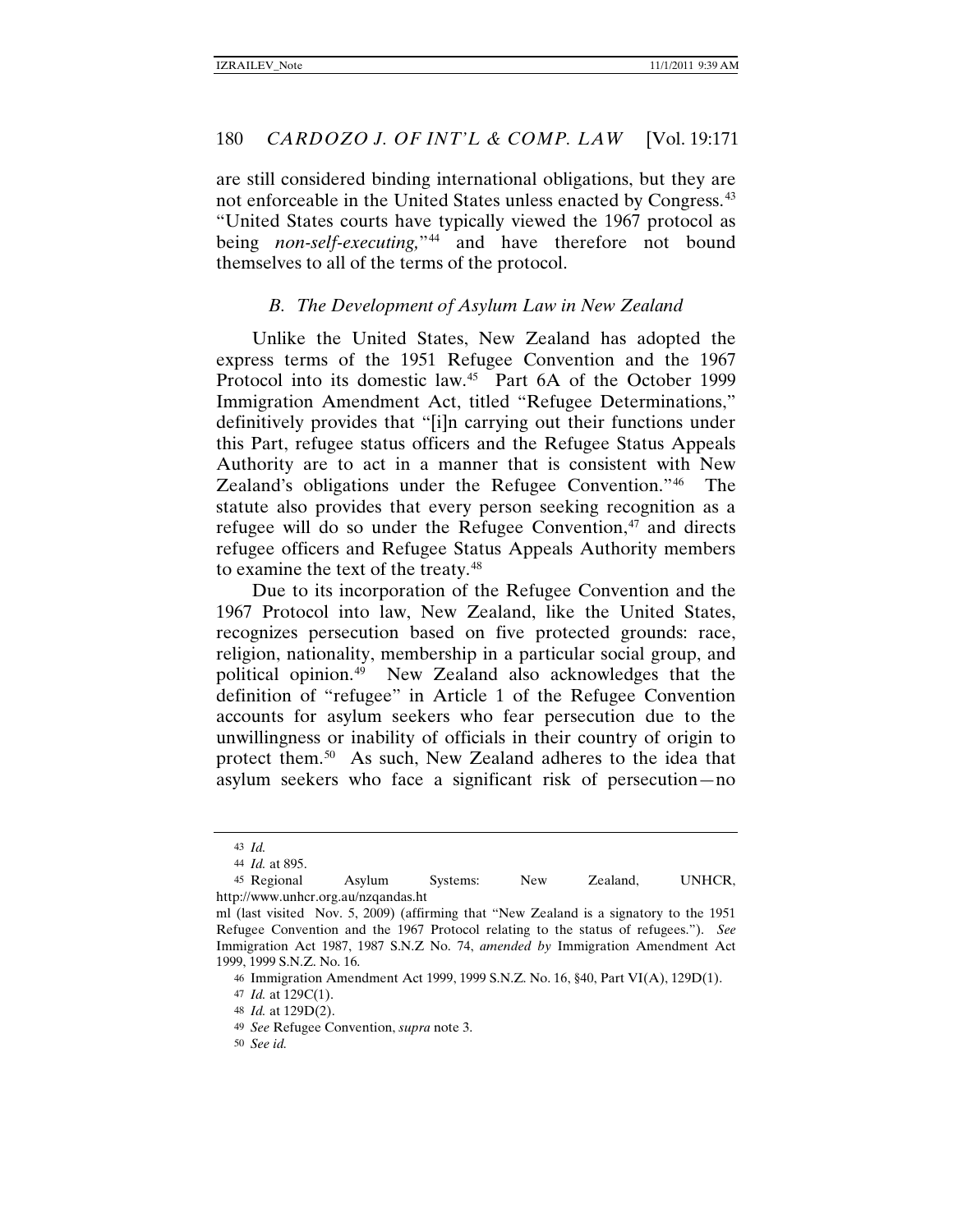matter who the persecutor-cannot be refouled.<sup>[51](#page-10-0)</sup>

#### *1. The Implementation of Asylum Law in New Zealand's Jurisprudence*

The Refugee Status Appeals Authority of New Zealand ("RSAA"), the highest body in charge of administrative immigration appeals, has generally been much more willing than U.S. courts to consider applications for asylum based on persecution suffered by a social group at the hands of non-state actors.

In *Refugee Appeal No. 71193/98*, the RSAA granted asylum to a Roma family who had suffered in the Czech Republic due to racially motivated violence as well as an inability to properly access education, employment, and housing.<sup>[52](#page-10-1)</sup> The RSAA suggested that the asylum seeker's socio-economic deprivation in that case constituted persecution within the meaning of the 1951 Refugee Convention.<sup>53</sup> On one occasion, the asylum seeker received a letter at his business threatening to kill him.<sup>[54](#page-10-3)</sup> On several other occasions, the police turned the petitioner away or refused to properly address instances of criminal violence because they told him that he should not expect too much as a person of Roma ethnicity.[55](#page-10-4) In addition, when the applicant suffered a work place injury, he was refused reinstatement.[56](#page-10-5)

By granting asylum to the petitioner and his wife in *Refugee Appeal No. 71193/98* the RSAA implicitly recognized that nonstate actor discrimination can constitute persecution as defined in the 1951 Refugee Convention.<sup>[57](#page-10-6)</sup> This recognition has arguably

<sup>51</sup> *See id.* at § 33(1)(A)(2).

<span id="page-10-1"></span><span id="page-10-0"></span><sup>52</sup> *Refugee Appeal No. 71193/98* (unreported) Refugee Status Appeals Authority, No. 71193/98, 9 Sept. 1999, http://www.nzrefugeeappeals.govt.nz/PDFs/ref\_19990909\_71193.pdf (Roma family faced a

<span id="page-10-2"></span>lifetime of discrimination in the Czech Republic due to their ethnicity).

<sup>53</sup> *Id.*

<sup>54</sup> *Id.* at 5.

<span id="page-10-6"></span><span id="page-10-5"></span><span id="page-10-4"></span><span id="page-10-3"></span><sup>55</sup> *Id.* at 6-7. Other instances of violence included physical and verbal attacks against the asylum seeker because he was a man of the Roma ethnicity who had married a Czech Woman. *Id.* at 8-10.

<sup>56</sup> *Id.* at 4-5.

<sup>57</sup>

<sup>[</sup>T]he appellant and his wife were subjected to treatment which, when considered cumulatively is found to amount to persecution. The Authority notes that the appellant experienced discrimination as a result of his own ethnic background but further that he (and his wife and children) also suffered discrimination as a result of his mixed race marriage.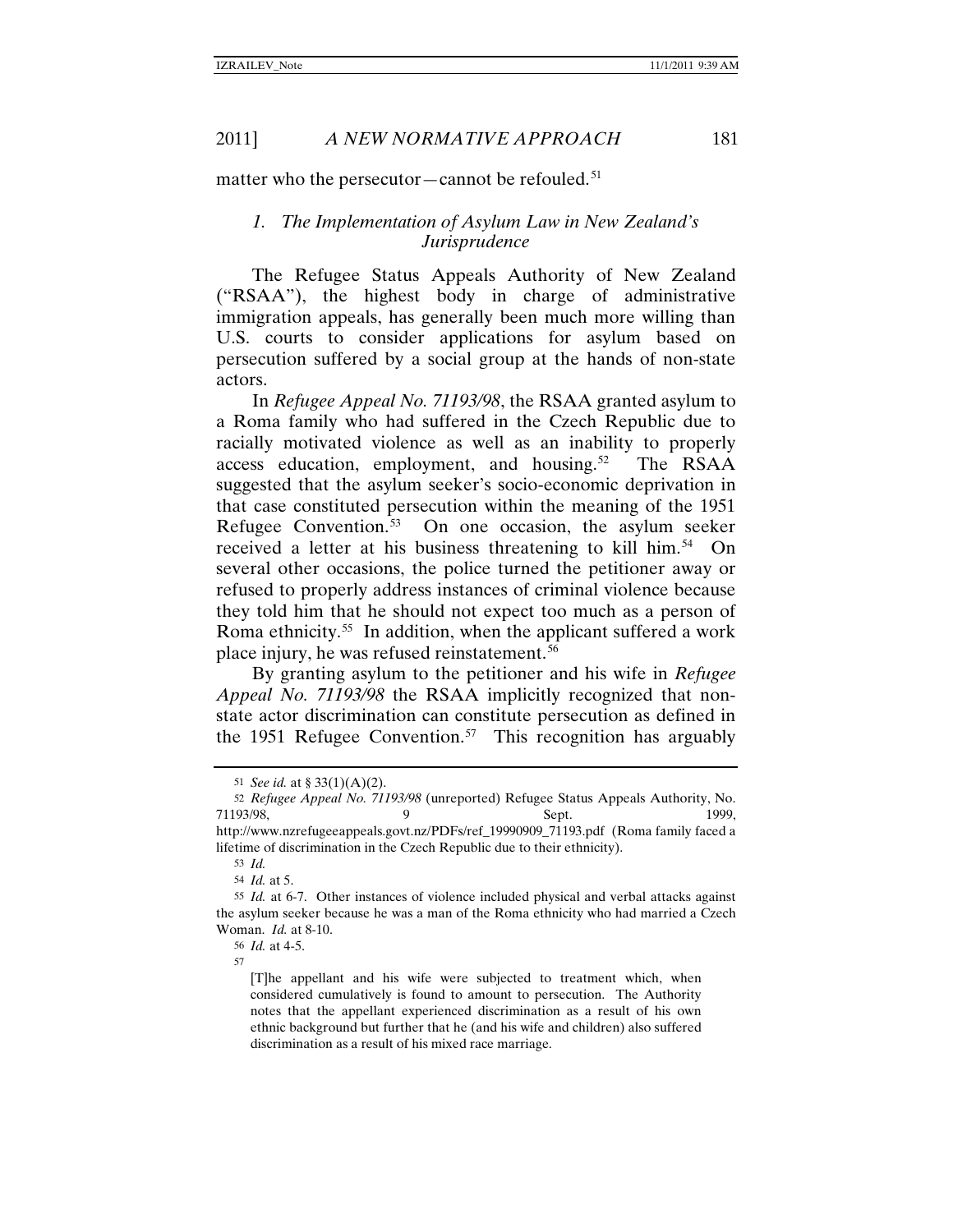opened the door for cases that read the non-refoulement principle using a broad definition that has traditionally not been employed by New Zealand's common law brethren in the United States and the United Kingdom.[58](#page-11-0)

One of the most important cases recently decided by the RSAA is *Refugee Appeal No. 71247/99* ("Iranian Case").<sup>[59](#page-11-1)</sup> In that case, an Iranian woman petitioned for asylum based on past persecution by her former husband as well as the failure of the state to protect her against such persecution. $60$  The appellant's complaints to government authorities regarding harassment by her former husband were largely ignored due to his important status in the Revolutionary Guards. $61$ 

After reviewing applicable case law from the United Kingdom, the RSAA concluded that the standard adopted in *Horvath v. Secretary of State for Home Department*[62](#page-11-4) failed to meet the demands of Article  $33(1)$  of the Refugee Convention.<sup>[63](#page-11-5)</sup> In *Horvath*, the House of Lords determined that an appellant who

60 *Id*.

<span id="page-11-5"></span>a/ld199900/ldjudgmt/jd000706/horv-1.htm*.*

*Id.* at 14. *See also id.* at 12 (detailing the discrimination against the petitioner's child which motivated him and his wife to seek asylum in New Zealand).

<sup>58</sup> *See Lleshanku,* 100 F. App'x at 546-49.

<span id="page-11-1"></span><span id="page-11-0"></span><sup>59</sup> *Refugee Appeal No. 71427/99* [2000] NZAR 545 (RSSA), *available at* http://www.refugee.

org.nz/71427-99.htm. The appellant was beaten regularly by her husband, forbidden to leave the home of her husband's family, and was erroneously told that her child had died at birth. *Id.* at paras. 15-16, 20. One month after the petitioner gave birth, the husband demanded a divorce and unbeknownst to her, sold their baby. *Id*. at paras. 21-22. The woman had no idea that the child was still alive. *Id*. After discovering the existence of her son, the appellant was able to win physical custody of the child after years of court proceedings, although legal custody was still given to the father. *Id*. at paras. 26-28. Due to the length of the court proceedings, the asylum applicant was only able to meet her son for the first time when he was six years old. *Id*. at para. 28. In retaliation for the appellant's judicial victory, the ex-husband used his position as a member of the Revolutionary Guard and directed subordinates to harass and detain the appellant and her new husband. *Id*. at paras. 30-33.

<span id="page-11-3"></span><span id="page-11-2"></span><sup>61</sup> *Id*. at para. 30. *See also* Greg Bruno, *Iran's Revolutionary Guards, Backgrounder,*  COUNCIL ON FOREIGN RELATIONS, June 22, 2009, at Introduction, *available at* http://www.cfr.or

g/publication/14324/ (explaining that "Iran's Revolutionary Guard Corps (IRGC) was founded in the aftermath of the 1979 Islamic Revolution to defend the regime against internal and external threats, but has since expanded far beyond its original mandate. Today the guard has evolved into a socio-military-political-economic force with influence reaching deep into Iran's power structure.").

<span id="page-11-4"></span><sup>62</sup> [2000] 3 WLR 379 (HL), *available at* http://www.parliament.the-stationeryoffice.co.uk/p

<sup>63</sup> *Refugee Appeal No. 71427/99* [2000] NZAR 545 at para. 62.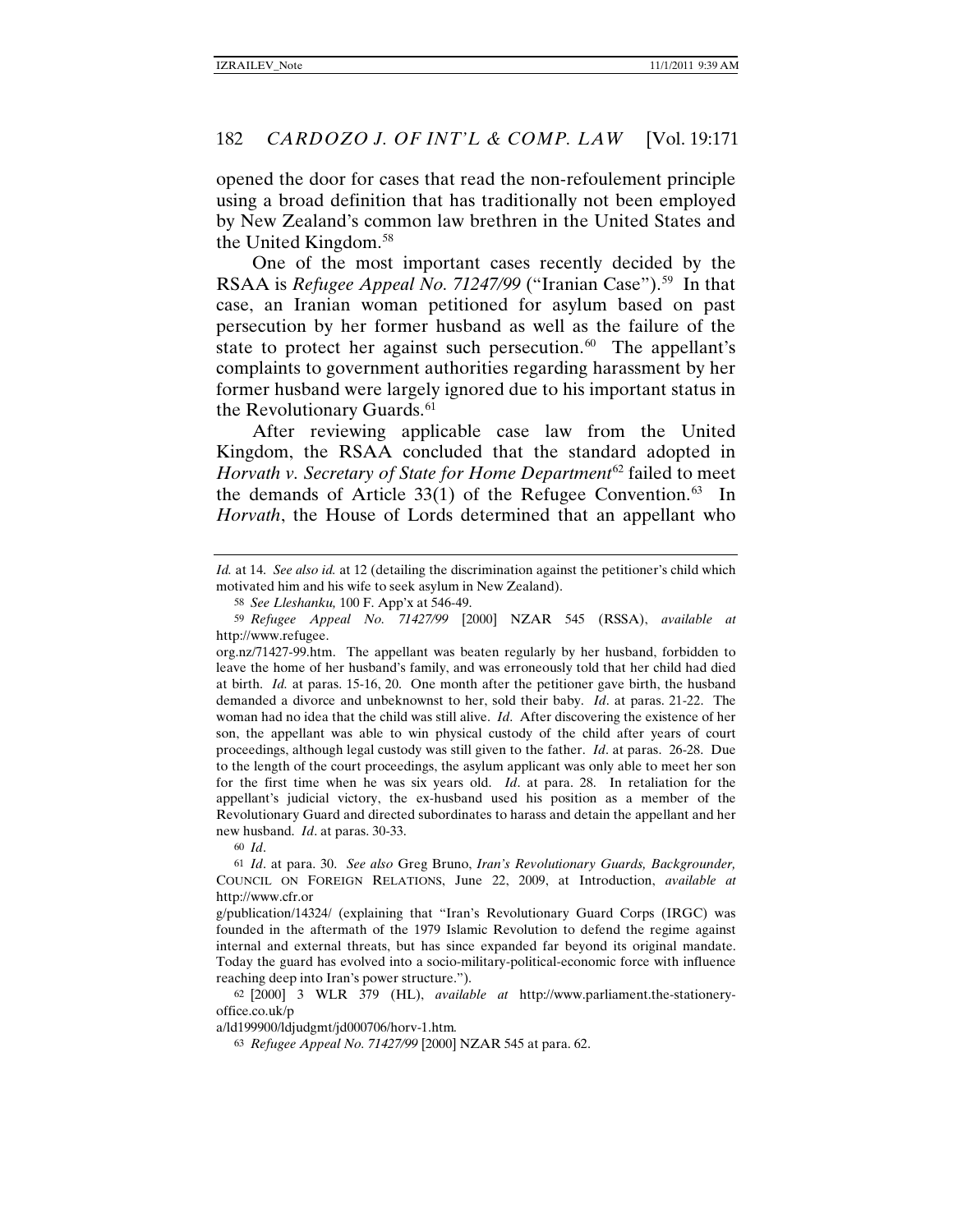claimed persecution due to his Roma ethnicity was ineligible for asylum because his country of origin had a system of protection $^{64}$  $^{64}$  $^{64}$ for its citizens *and* a reasonable willingness to operate it.<sup>65</sup> The court in *Horvath* adopted an approach to asylum similar to the one enlisted by numerous jurisdictions in the United States.<sup>66</sup> Under this standard, an asylum seeker with a significant fear of persecution due to one of the five protected grounds in the Refugee Convention<sup>[67](#page-12-3)</sup> can still be returned to his country as long as that country is able and willing to *attempt* to protect him.

The key distinction between the *Horvath* approach and the requirements of the Refugee Convention is the construction of the phrase "unwilling . . . or unable." [68](#page-12-4) Article 1 of the Convention explicitly provides that an asylum seeker cannot be deported to his country if he is "unable *or*, owing to such fear, is unwilling to avail himself of the protection of that country ...."<sup>[69](#page-12-5)</sup> The House of Lords in *Horvath* implicitly amended the word "or" for the word "and," by stating that an asylum applicant is ineligible for relief under Article 1 of the Refugee Convention if his country of origin has a system of criminal law to punish persecutors and a "reasonable willingness" to enforce those laws.<sup>[70](#page-12-6)</sup> Under this interpretation an applicant needs to be unable "and" unwilling to avail himself of his home country's protection before that applicant can argue that he or she faces significant fear of persecution upon deportation to his or her home state. For example, if an asylum applicant seeks protection but the state is unable to provide it for him, the state is still said to be willing to

69 *Id.*

<span id="page-12-0"></span><sup>64</sup> *See Horvath,* 3 WLR 379, (in reference to the system of protection in the applicant's home country Lord Craighead wrote: "The institutions of government are effective and operating in the Republic of Slovakia. The state provides protection to its nationals by respecting the rule of law and it enforces its authority through the provision of a police force.").

<span id="page-12-1"></span><sup>65</sup> *Refugee Appeal No. 71427/99* [2000] NZAR 545 at paras. 62-63 (discussing the analysis in *Horvath*).

<span id="page-12-2"></span><sup>66</sup> Romero-Rodriguez v. U.S. Att'y Gen.*,*131 F. App'x 203 (11th Cir. 2005) and Wong v. Att'y Gen. of the U.S, 539 F.3d 225 (3d Cir. 2008) are both illustrative of an approach that denies relief to asylum seekers when their country of origin is able to administer a system of protection, and has taken some steps to provide that protection. This approach does not account for the end result of a state's willingness to protect its citizens. The analysis in both cases does not consider whether an applicant actually faces a risk of persecution, only whether the state has taken proactive steps to try to curb that risk.

<span id="page-12-6"></span><span id="page-12-5"></span><span id="page-12-4"></span><span id="page-12-3"></span><sup>67</sup> Refugee Convention*, supra* note 3. The five protected grounds are race, nationality, religion, membership in a particular social group, and political opinion. *Id.*

<sup>68</sup> *Id.*

<sup>70</sup> *Horvath,* 3 WLR 379.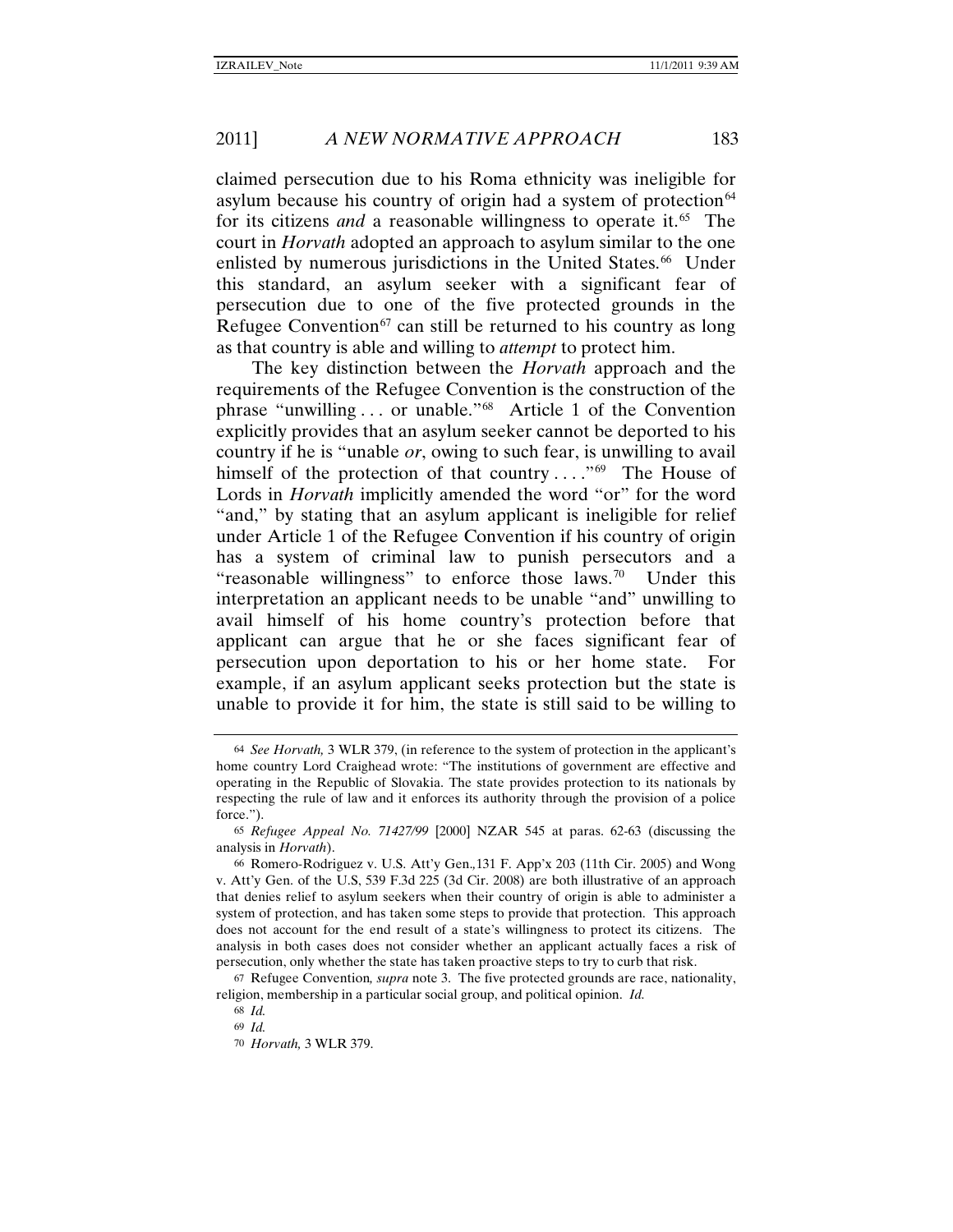protect him, despite its actual inability to do so. The Canadian Supreme Court has expressly criticized the aforementioned construction by stating:

Most States would be willing to attempt to protect when an objective assessment established that they are not able to do this effectively. *See Horvath,* 3 WLR 379. Moreover, it would seem to defeat the purpose of international protection if a claimant would be required to risk his or her life seeking ineffective protection of a state, merely to demonstrate that ineffectiveness.[71](#page-13-0)

In line with the reasoning of the Canadian Supreme Court, the RSAA determined in the Iranian Case that an asylum seeker cannot be denied refugee status if there is a "real chance of persecution."[72](#page-13-1) The court reasoned that the existence of laws that are designed to protect women in Iran does not warrant a conclusion that women are actually protected and not subjected to second class citizenship.<sup>[73](#page-13-2)</sup> "If the net result of a state's 'reasonable willingness' to operate a system for the protection of the citizen is that it is incapable of preventing a real chance of persecution of a particular individual, refugee status cannot be denied ...."<sup>[74](#page-13-3)</sup> Under this standard, it does not matter if an asylum petitioner's country of origin has made a good faith effort to prevent persecution. If the state has attempted to prevent persecution but is still unable to protect the applicant, then the asylum seeker's application should still be approved because a real risk of harm exists if he or she were to return.

<span id="page-13-6"></span>The Iranian Case highlights the fact that the stated goal of refugee law is to protect refugees from the systematic denial of core human rights. [75](#page-13-4) The RSAA, in recognizing this goal, made clear that sending asylum seekers back to their home countries when those countries had unsuccessfully attempted to protect them was both a violation of Article  $33(1)(A)(2)$  of the Refugee Convention, and of the fundamental human right to live without fear.[76](#page-13-5)

<span id="page-13-7"></span><span id="page-13-1"></span><span id="page-13-0"></span><sup>71</sup> Ward v. Att'y Gen. of Canada, [1993] 2 S.C.R 689, 724 *quoted in Refugee Appeal No. 71427/99* [2000] NZAR 545 at para. 64.

<sup>72</sup> *Refugee Appeal* No. 71427/99 [2000] NZAR 545 at para. 63.

<sup>73</sup> *Id.* 74 *Id.*

<sup>75</sup> *Id*. at para. 51 *citing* JAMES HATHAWAY, THE LAW OF REFUGEE STATUS 104, 108

<span id="page-13-5"></span><span id="page-13-4"></span><span id="page-13-3"></span><span id="page-13-2"></span><sup>(1991).</sup> 76 *See* The Universal Declaration of Human Rights, G.A. Res. 217 (III) A, U.N. Doc.

A/RES/217(III) (Dec. 10, 1948), *available at* http://www.un.org/en/documents/udhr/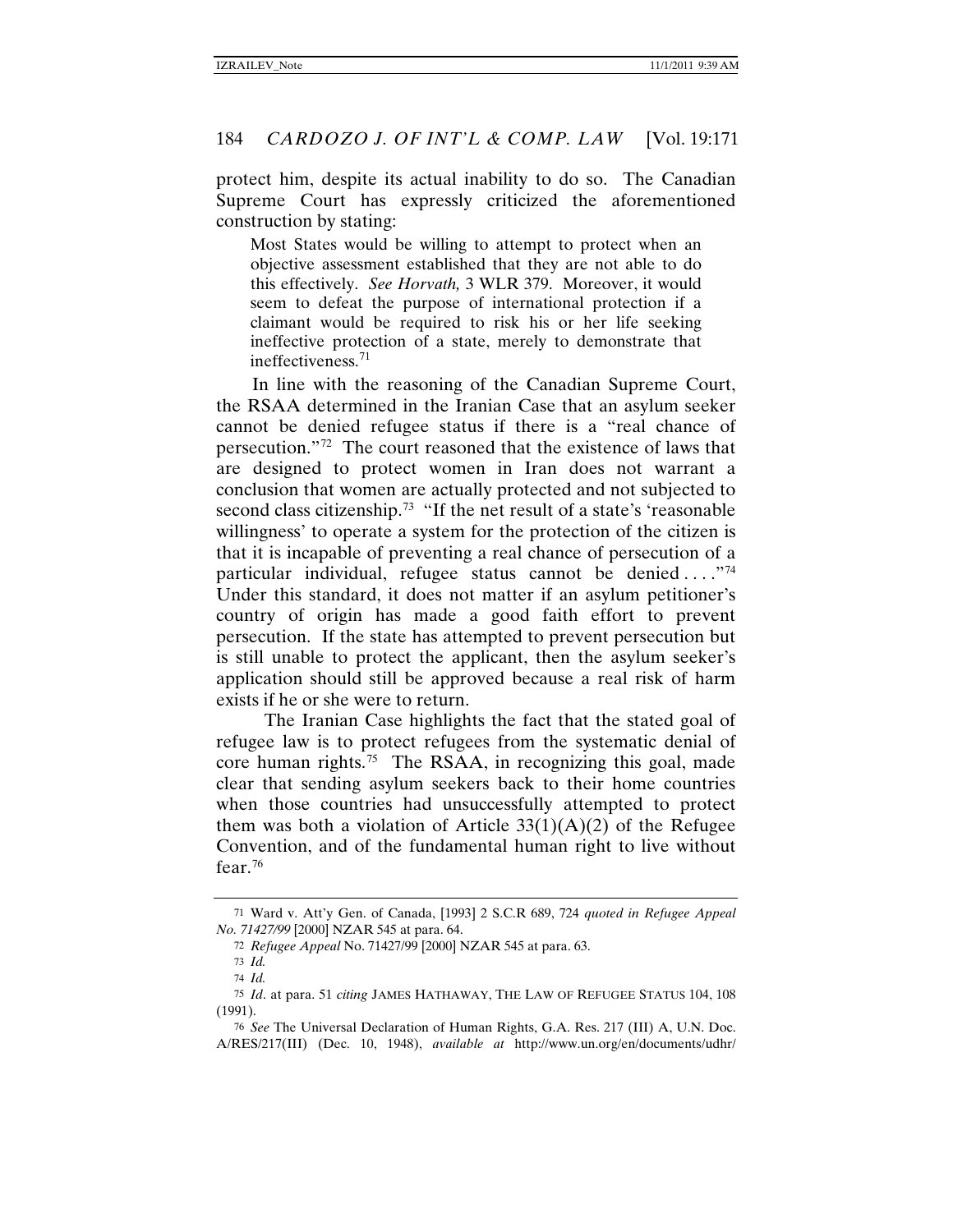#### III.WHEN DOES AN APPLICANT DESERVE THE PROTECTION OF THE REFUGEE CONVENTION?

In order to qualify for protection under Article 1 of the Refugee Convention, an asylum seeker must demonstrate two things. The first of these is that he is unable or unwilling to avail himself of the protection of his country of nationality due to a well-founded fear of being persecuted on account of one the five protected grounds: race, religion, nationality, membership in a particular social group, or political opinion.<sup>[77](#page-14-0)</sup> The most important question in this part of the analysis is determining when fear rises to the level of being well-founded due to a protected ground.[78](#page-14-1) For example, an asylum applicant might fear returning to his country of origin, but that fear may be due to some factor other than persecution because of his race, religion, nationality, social group membership, or political opinion.

To be successful on an asylum claim, the second element that an asylum seeker must prove is that his country of origin is unable or unwilling to protect him from the fear of persecution that he faces. [79](#page-14-2) The analysis shifts to an examination of what actions can be understood to constitute an inability or unwillingness of a state to protect its inhabitants.

#### <span id="page-14-6"></span>*A. Defining the Nexus*

A key element in the discussion of what constitutes non-state actor persecution is the question of when a well-founded fear can be considered to have been based on one of the five grounds specified in the Refugee Convention.<sup>[80](#page-14-3)</sup> Legal scholars and judges often refer to this as the nexus between a Convention ground and the anticipated harm. $81$  It is not enough, for example, for a person to be a member of a particular social group and have a well founded fear of persecution.<sup>[82](#page-14-5)</sup> That person must fear persecution because of his perceived or actual membership in that social

<span id="page-14-7"></span>

<span id="page-14-0"></span><sup>(</sup>explicitly recognizing the right of every "human being[ ] . . . [to] enjoy freedom of speech and belief and freedom from fear . . . .").

<sup>77</sup> Refugee Convention*, supra* note 3.

<sup>78</sup> *See* HATHAWAY, *supra* note [75,](#page-13-6) at 75-80 (discussing a "well-founded fear").

<sup>79</sup> Refugee Convention*, supra* note [3.](#page-1-8)

<span id="page-14-5"></span><span id="page-14-4"></span><span id="page-14-3"></span><span id="page-14-2"></span><span id="page-14-1"></span><sup>80</sup> MICHELLE FOSTER, INTERNATIONAL REFUGEE LAW AND SOCIO-ECONOMIC RIGHTS 24 (2007).

<sup>81</sup> *Refugee Appeal No. 71427/99* [2000] NZAR 545 at para. 90.

<sup>82</sup> *Id.* at para. 111.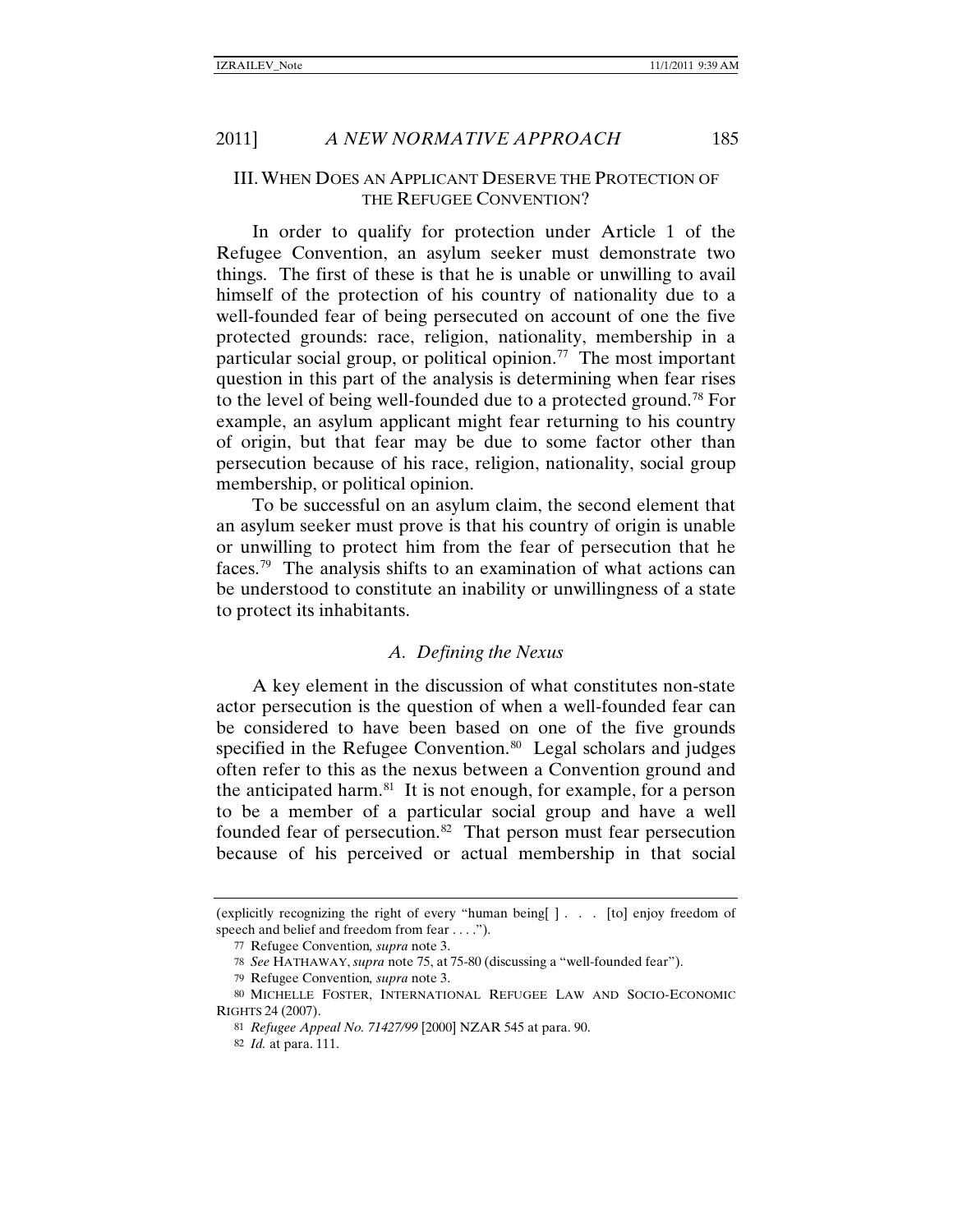group.[83](#page-15-0)

This nexus is especially important in assessing cases of nonstate actor persecution because applicants often present a muddled set of facts as justification for their asylum applications. Disparities in asylum seekers' stories make it difficult for judges to differentiate between a well-founded fear based on a Convention reason, and a fear that may have other causes, such as economic deprivation. One legal scholar maintains that any assessment of the meaning of terms in the Refugee Convention should be based on international human rights standards.<sup>[84](#page-15-1)</sup>

The use of international human rights standards as a reference tool for determining when an applicant has met the burden for demonstrating a "well-founded fear" of persecution yields interesting results in the context of the non-refoulement principle laid out in Article  $33(1)(A)(2)$  of the Refugee Convention. Consider, for example, that the Universal Declaration of Human Rights explicitly states that every person has a right to live without fear.[85](#page-15-2) Theoretically then, an applicant who faces a risk of living in fear of persecution despite the government's best efforts to curb that persecution might be eligible for asylum based on one of the five enumerated grounds. This argument expands the traditional understanding of what constitutes "well-founded fear of persecution," because the Refugee Convention was arguably not intended to protect all people from all forms of fear.<sup>[86](#page-15-3)</sup> Narrowing the definition of "well-founded fear" is largely the reasoning of American courts when determining that certain human rights abuses, such as domestic violence, are discriminatory, yet do not rise to the level of persecution required for the approval of a valid asylum petition.<sup>[87](#page-15-4)</sup>

American courts that justify the rejection of asylum applications based on the finding that the applicant underwent discrimination and not persecution lend themselves to situations

<sup>83</sup> *Id.*

<sup>84</sup> FOSTER, *supra* note [80,](#page-14-6) at 58.

<sup>85</sup> Universal Declaration of Human Rights, *supra* not[e 76.](#page-13-7)

<span id="page-15-3"></span><span id="page-15-2"></span><span id="page-15-1"></span><span id="page-15-0"></span><sup>86</sup> See *Horvath,* 3 WLR 379, where Lord Hope of Craighead points out that,"[t]he applicant may have a well-founded fear of threats to his life due to famine or civil war or of isolated acts of violence or ill-treatment for a Convention reason which may be perpetrated against him. But the risk, however severe, and the fear, however wellfounded, do not entitle him to the status of a refugee."

<span id="page-15-4"></span><sup>87</sup> *See, e.g., In re* R-A-, 22 I. & N. Dec. 906 (B.I.A. 1999) (rejecting the claim of a Guatemalan woman who fled domestic abuse on the basis that she did not suffer persecution based on a Refugee Convention ground).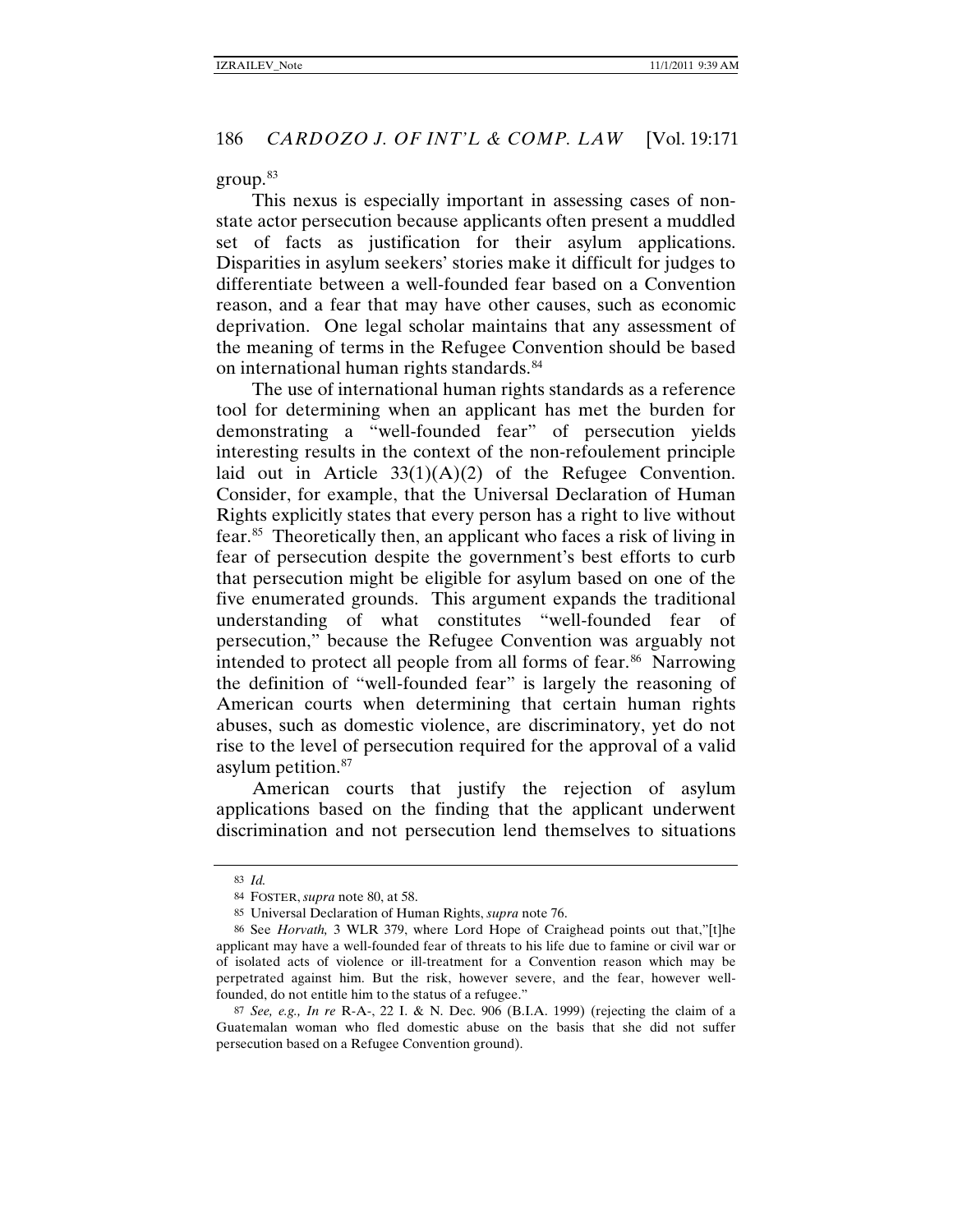where judges must rely on their own subjective understanding of the difference between persecution and discrimination. In a justice system concerned with limiting the discretion of judges in their interpretation of the law, $88$  a reasonable standard to apply in cases of non-state actor persecution should provide an objective set of criteria for determining when an applicant faces a real fear of persecution upon his or her return home. The standard laid out by the RSAA in the Iranian Case serves this goal by requiring that an asylum application be granted if a real risk of persecution exists, regardless of the government's "reasonable willingness" to attempt to limit that risk.[89](#page-16-1) Such a standard limits the discretionary role of the judiciary because it accepts as given that the "reasonable willingness" of a government in protecting its citizens can only be said to be effective if the applicant's fear is reduced below the level of being well-founded.<sup>[90](#page-16-2)</sup>

<span id="page-16-9"></span>In *I.N.S. v. Elias-Zacarias*,<sup>[91](#page-16-3)</sup> the asylum petitioner argued that he faced persecution as a result of his political opinion.<sup>[92](#page-16-4)</sup> He based this claim on his refusal to join a guerilla army in Guatemala.<sup>93</sup> The petitioner contended that he did not join the rebel army out of fear of retaliation by government forces.<sup>[94](#page-16-6)</sup> In addition, Elias-Zacarias argued that political neutrality was itself a definitive political opinion.[95](#page-16-7)

The Supreme Court rejected the asylum seeker's petition.<sup>[96](#page-16-8)</sup> Justice Scalia, writing for the majority, reasoned that the plaintiff

<span id="page-16-0"></span><sup>88</sup> Steven J. Cleveland, *Judicial Discretion and Statutory Interpretation*, 57 OKLA. L. REV.31,

<span id="page-16-2"></span><span id="page-16-1"></span><sup>38</sup> (2004), http://adams.law.ou.edu/olr/articles/Vol57/Cleveland571.pdf (noting that interpretation of statutes at a lower level of generality may limit inappropriate judicial discretion).

<sup>89</sup> *Refugee Appeal No. 71427/99* [2000] NZAR 545 at para. 63.

<sup>90</sup> The UNHCR defines a well-founded fear in the following manner: In general, the applicant's fear should be considered well-founded if he can establish, to a reasonable degree, that his continued stay in his country of origin has become intolerable to him for the reasons stated in the definition [of refugee in Article 1 of the Refugee Convention], or would for the same reasons be intolerable if he returned there.

<span id="page-16-5"></span><span id="page-16-4"></span><span id="page-16-3"></span>UNHCR, HANDBOOK ON PROCEDURES AND CRITERIA FOR DETERMINING REFUGEE STATUS UNDER THE 1951 CONVENTION AND THE 1967 PROTOCOL RELATING TO THE STATUS OF REFUGEES*,¶* 42, U.N. Doc. HCR/IP/4/Eng/REV.1 (1992).

<sup>91</sup> 502 U.S. 478 (1992).

<sup>92</sup> *Id.* at 479-80.

<span id="page-16-6"></span><sup>93</sup> *Id.* at 480.

<sup>94</sup> *Id.*

<sup>95</sup> *Id.* at 483.

<span id="page-16-8"></span><span id="page-16-7"></span><sup>96</sup> *Id.* at 478-79.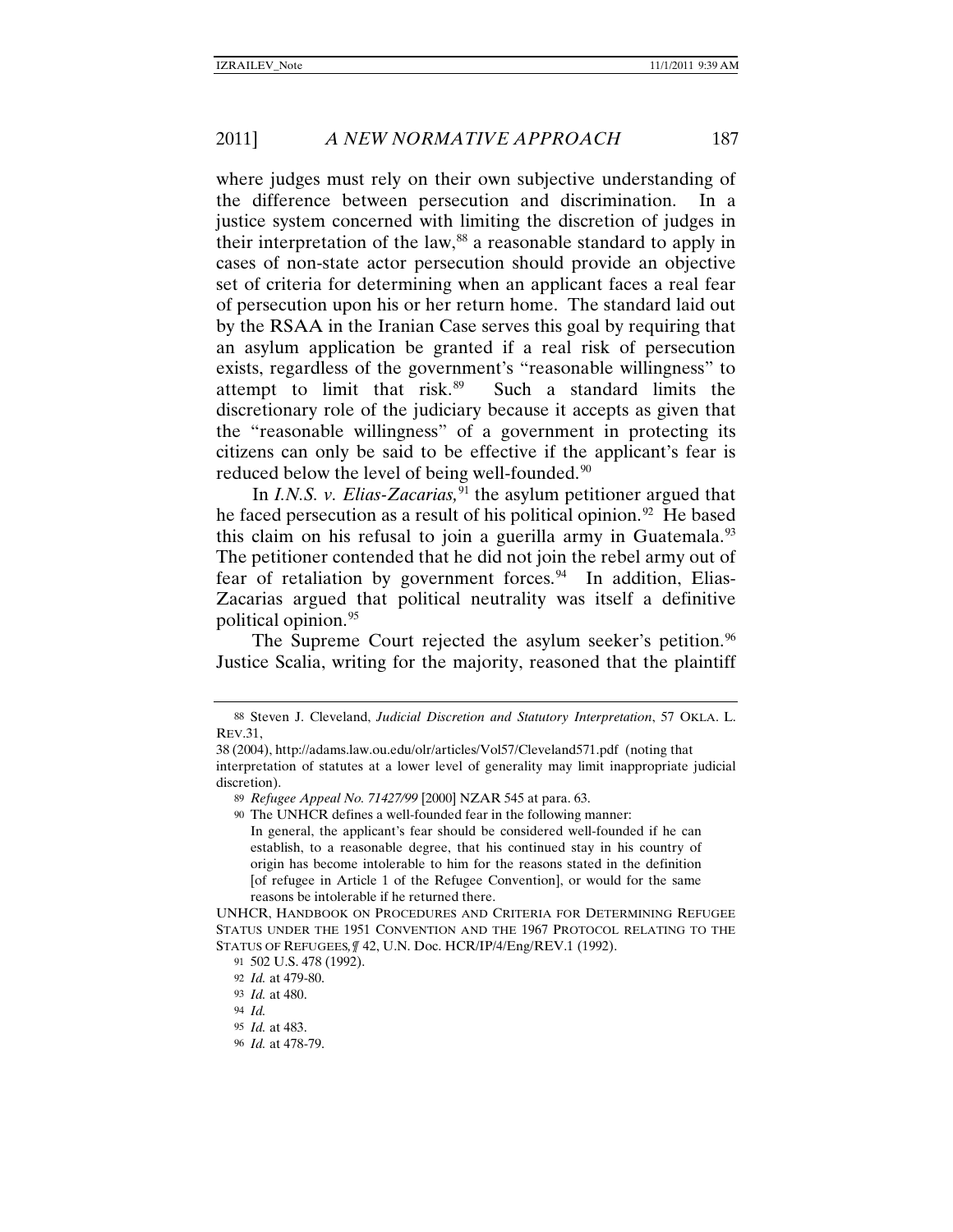did not have a political motive in refusing to join the guerilla movement.<sup>[97](#page-17-0)</sup> Instead he was acting to protect himself and his family.<sup>98</sup> According to the majority opinion, "The ordinary meaning of the phrase 'persecution on account of . . . political opinion' . . . is persecution on account of the *victim's* political opinion, not the persecutor's."[99](#page-17-2) Justice Scalia conceded, however, that the petitioner could have been successful in his asylum claim if he had shown that he was persecuted on account of his political opinion rather than his refusal to fight with the rebels.[100](#page-17-3) The Court also noted that there is a fine line between a "wellfounded" fear of prosecution due to political opinion and concepts such as fear based on risk averseness.<sup>[101](#page-17-4)</sup>

The Supreme Court's refusal to acknowledge that persecution due to political opinion may arise in cases that do not customarily fit into the understanding of what it means to have a "wellfounded fear," is too rigid in its approach. Under the *Elias– Zacarias* methodology, asylum seekers who may have a significant fear of going home cannot argue that the government is "unable or unwilling" to protect them in instances when the motivating factor in their flight was the protection of themselves or their families. Some commentators have properly pointed out that under such an approach, an applicant must provide direct or circumstantial evidence of his prosecutor's motive in order to successfully demonstrate prosecution.<sup>[102](#page-17-5)</sup> In cases of non-state actor persecution—which may involve singular instances of domestic violence, sporadic threats of violence by gangs, not to mention a general prevalence of secrecy in refugee-ridden societies—this is often impossible to do. Requiring proof of the persecutor's motive ignores the fundamental quality of non-refoulement and implicitly condemns asylum seekers to be returned to places where their lives or the lives of their families may still be at risk.

If the *Elias-Zacarias* standard had been to be applied to the Iranian Case, the result might have been a markedly different one. In the Iranian Case, the RSAA concluded that the applicant's position as a woman in a deeply religious society placed her at a

<sup>97</sup> *Id.* at 482-83.

<sup>98</sup> *Id.*

<sup>99</sup> *Id.* at 482.

<sup>100</sup> *Id.* at 483.

<sup>101</sup> *Id*.

<span id="page-17-5"></span><span id="page-17-4"></span><span id="page-17-3"></span><span id="page-17-2"></span><span id="page-17-1"></span><span id="page-17-0"></span><sup>102</sup> *See* Shayna S. Cook, *Repairing the Legacy of INS v. Elias-Zacarias,* 23 MICH. J. INT'L L. 223, 229 (2002).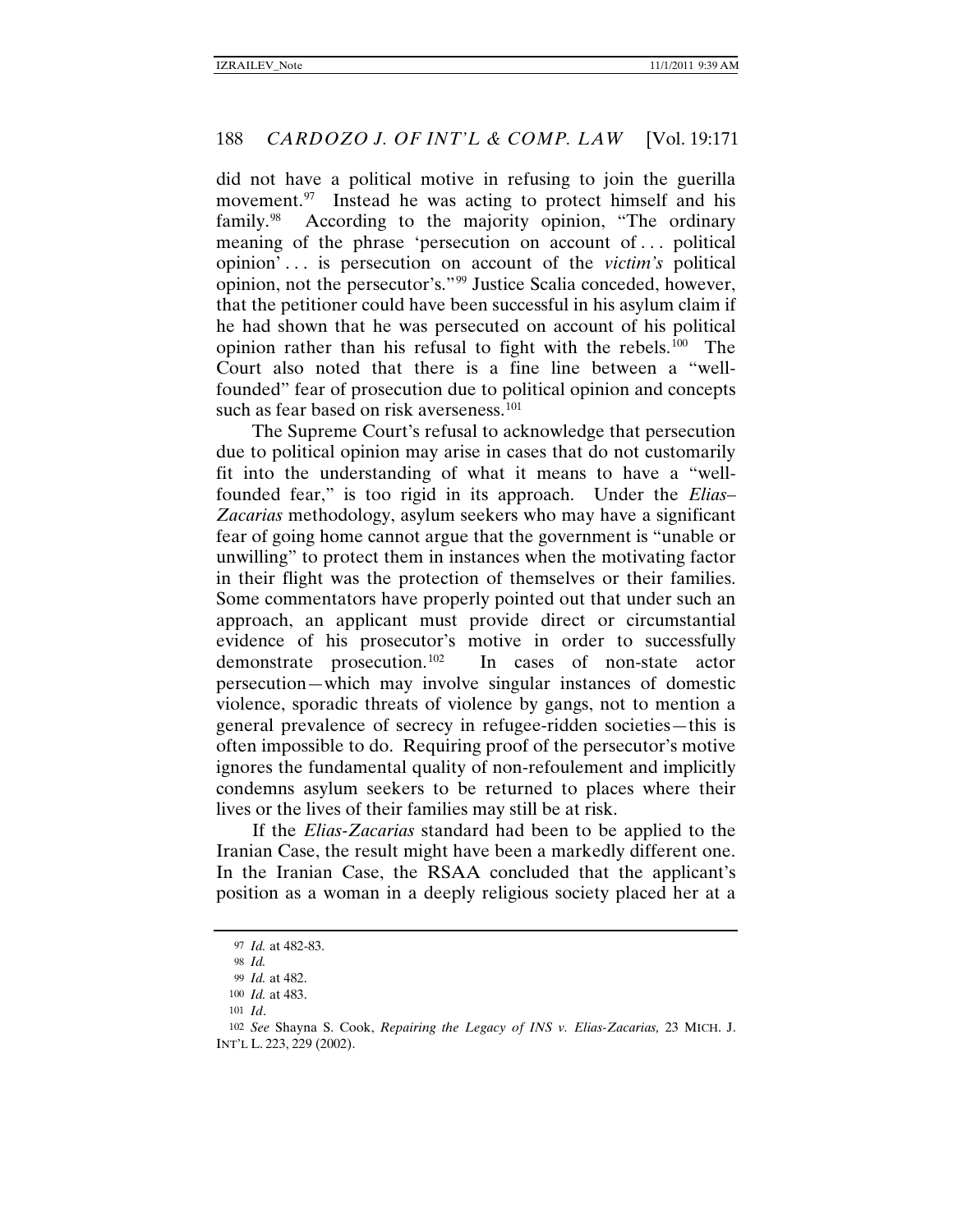serious risk of being harmed by her former husband or by the state.<sup>[103](#page-18-0)</sup> The Appeals Authority further determined that the indifference of state authorities created a nexus between the asylum seeker's position as a woman and the persecution she had undergone.[104](#page-18-1) Although it was ultimately decided that the asylum seeker was ineligible for asylum based on the persecution she had undergone by her husband alone, the RSAA did conclude that the failure of the state to protect the applicant from harm qualified her as an asylee on several Refugee Convention grounds.[105](#page-18-2) The Appeals Authority reasoned that the asylum applicant had been a member of a social group which consisted of women in Iran; she had been persecuted because of a religious acceptance of the derogation of women in Muslim society; and she had undergone persecution for having a political opinion that challenged the traditional role of women in Iranian society.[106](#page-18-3)

If the asylum seeker had been required to prove that both her husband and the state were motivated by a desire to persecute her, it is likely that she would not have prevailed. Requiring asylum applicants to prove the subjective intent of their persecutors ignores the fact that many refugees flee quickly, and are therefore unable to provide substantial evidence in order to back up their asylum claims. In the Iranian Case, the RSAA made clear that the refugee was granted asylum because the state was "unwilling or unable" to protect her from persecution by her husband.<sup>107</sup> Interestingly, the Appeals Authority also concluded that the serious harm that the asylum applicant had faced at the hands of her husband was not based on a Convention reason.<sup>108</sup> Accordingly, the RSAA recognized that there may be instances of non-state actor persecution where the humanitarian concerns of returning a refugee home outweigh the practical aspects of conforming his or her asylum claim to one of the five grounds listed in the Refugee Convention. In the Iranian Case the Appeals Authority ultimately concluded that there were other reasons for finding persecution based on social group membership, religion, and political opinion.[109](#page-18-6) However, the broader scope of the

<span id="page-18-1"></span><span id="page-18-0"></span><sup>103</sup> *Refugee Appeal* No. 71427/99 [2000] NZAR 545 at para. 119.

<sup>104</sup> *Id.*

<span id="page-18-2"></span><sup>105</sup> *Id.*

<span id="page-18-3"></span><sup>106</sup> *Id.* at paras. 111-20.

<span id="page-18-4"></span><sup>107</sup> *Id.* at paras. 118-19.

<span id="page-18-5"></span><sup>108</sup> *Id*. at para. 120.

<span id="page-18-6"></span><sup>109</sup> *Id.* at paras. 118-20.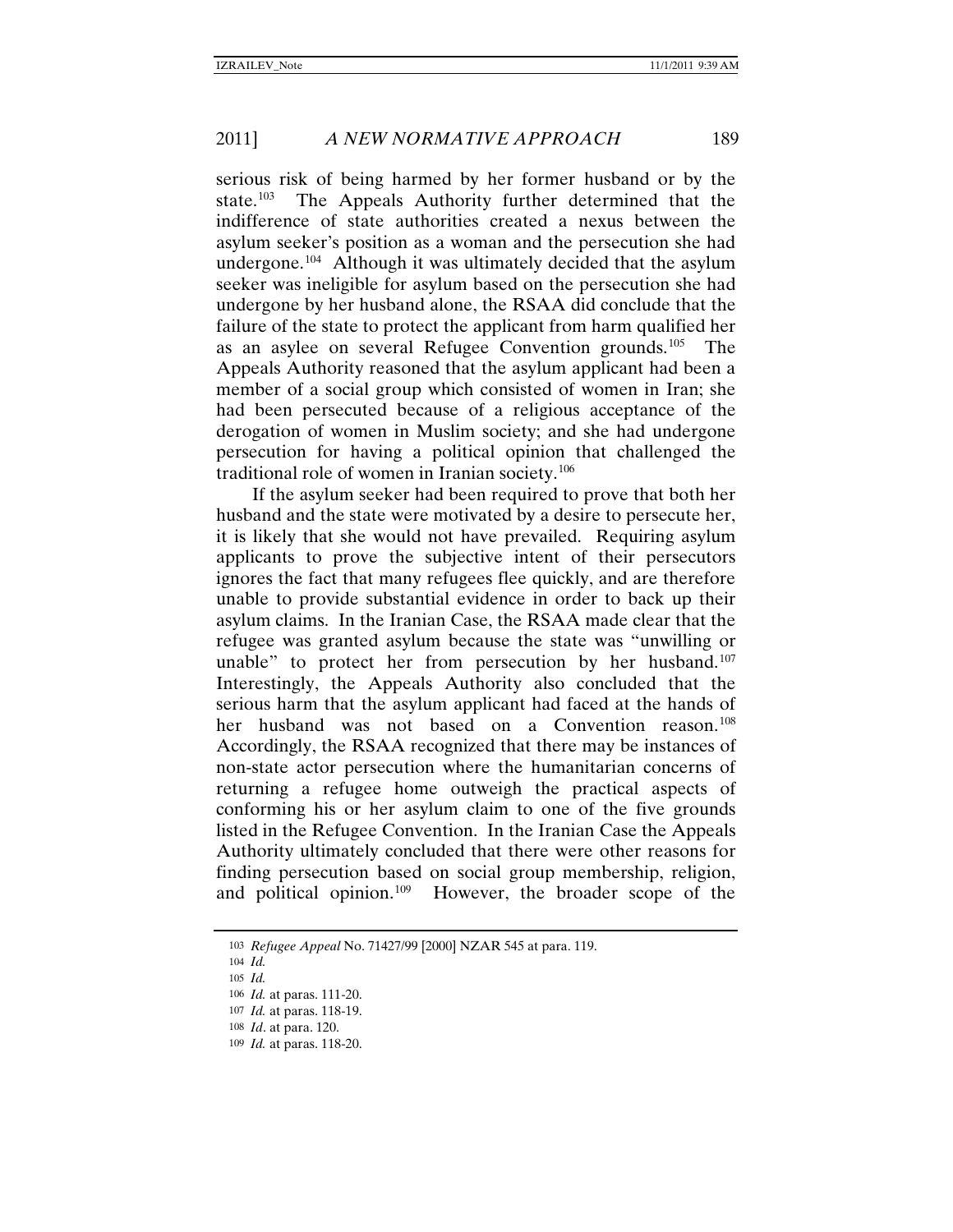holding leaves the door open for instances when an asylum applicant may not be able to conclusively prove persecution based on one of the grounds listed in the Refugee Convention, and still qualify for relief.

The ruling of the RSAA in the Iranian Case recognizes that the refoulement of asylum seekers who still fear persecution on their return home cannot be justified under the 1951 Refugee Convention or the subsequent 1967 Protocol.

#### *B. When do a Government's Actions Constitute an Unwillingness or Inability to Protect?*

American courts have disagreed as to which actions or inactions constitute governmental unwillingness or inability to protect an asylum applicant for purposes of protection under the INA. In *Wong v. Attorney General of United States,* the plaintiff contended that she had a well-founded fear of persecution because of her status as an ethnically Chinese Christian in predominantly Muslim Indonesia.[110](#page-19-0) The Third Circuit rejected the plaintiff's arguments because it reasoned that the Indonesian government was taking proactive steps to protect religious minorities.<sup>[111](#page-19-1)</sup> The court recognized that isolated incidents of anti-Christian violence existed, including the burning of numerous churches in 2003 and 2004, but nevertheless concluded that these instances were only discriminatory, thus failing to rise to the level of persecution.<sup>112</sup> The court did not discuss whether Wong faced a real risk upon her return to Indonesia, but only inferred that such risk was unlikely.<sup>[113](#page-19-3)</sup> In fact, as one of its justifications for denying Wong's asylum petition, the court stated that the petitioner had not suffered persecution at the hands of government officials, and was therefore unable to prove that the government was "unwilling or unable" to protect him.<sup>[114](#page-19-4)</sup>

In *Wong* the court reasoned that general civil unrest and violence do not support an asylum claim, $115$  just as it had earlier held in *Konan v. Attorney General of the United States*.<sup>[116](#page-19-6)</sup> Courts

<sup>110</sup> 539 F.3d 225 (3rd Cir. 2008).

<span id="page-19-1"></span><span id="page-19-0"></span><sup>111</sup> *Id.* at 233.

<span id="page-19-2"></span><sup>112</sup> *Id.*

<span id="page-19-3"></span><sup>113</sup> *Id.* at 236.

<span id="page-19-5"></span><span id="page-19-4"></span><sup>114</sup> *Id.* at 233-34.

<sup>115</sup> *Id.* at 233.

<span id="page-19-6"></span><sup>116</sup> 432 F.3d 497, 506 (3d Cir. 2005).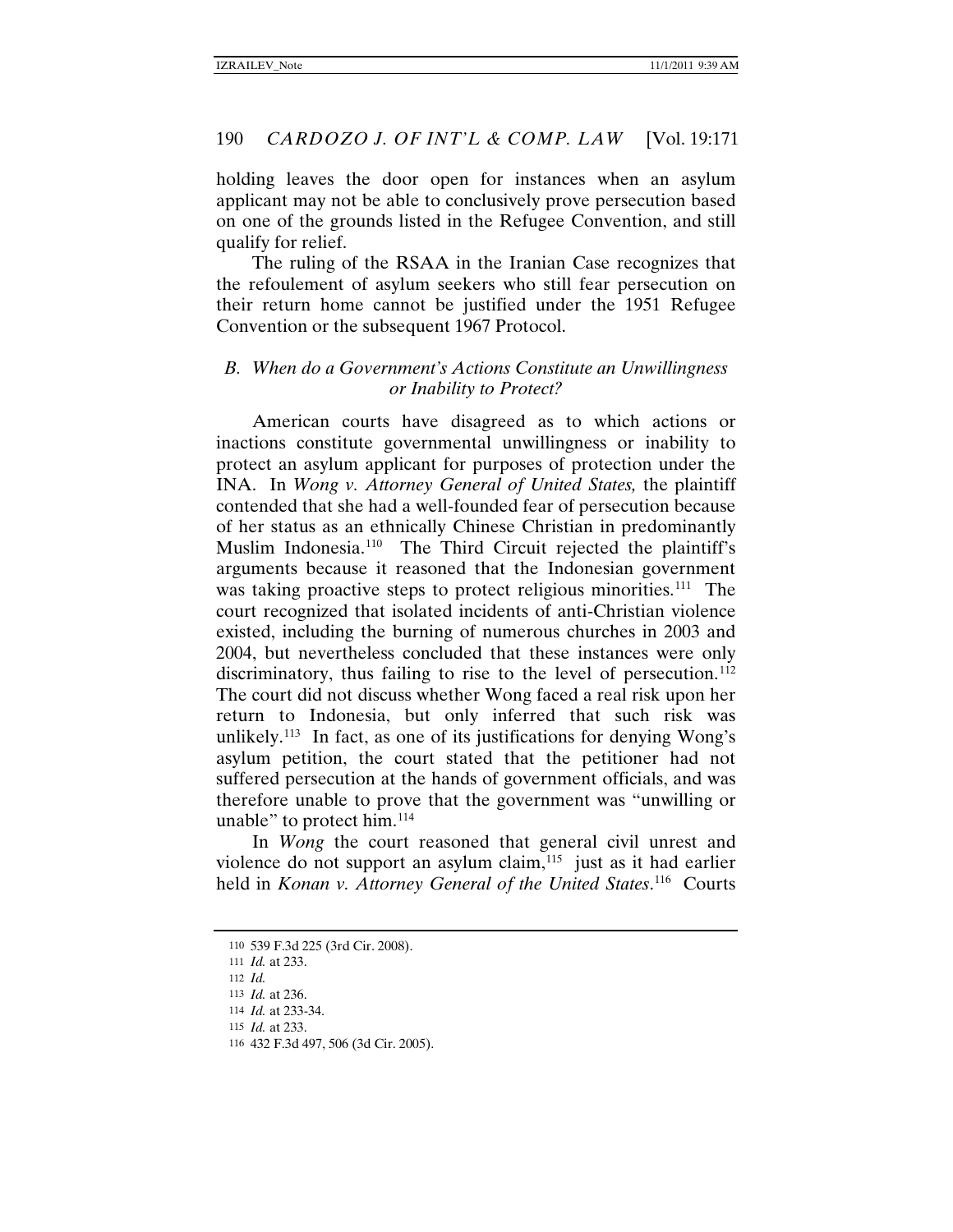in the majority of jurisdictions have reached the same conclusion, at times stretching the limits of what constitutes civil strife.<sup>117</sup> In addition, the Third Circuit noted in *Wong* that in order to show that there is a "'pattern or practice of persecut[ing]'"[118](#page-20-1) ethnically similar people, the applicant must show that the persecution of the group was "'systemic, pervasive, or organized.'"[119](#page-20-2)

In contrast to *Wong,* in *Mashiri v. Ashcroft*, the Ninth Circuit remanded a case where the asylum applicant was a Muslim woman from Afghanistan with German citizenship.[120](#page-20-3) The woman testified that she and her husband had repeatedly been subjected to derogatory comments, beatings, and damage to their property based on of their status as "foreigners."[121](#page-20-4) The asylum seeker claimed that these incidents had largely been ignored by the police, leading her to fear for her own life and that of her husband's.<sup>122</sup> While the court seems to have conceded that the police did make some effort to investigate the applicant's allegations of violent attacks and threats,<sup>[123](#page-20-6)</sup> the court nevertheless concluded that the plaintiff had met her burden of proof regarding the claim that the German government was "unwilling or unable" to protect her.<sup>[124](#page-20-7)</sup>

It is interesting to note that in *Mashiri,* the Ninth Circuit remanded the case even though the German government had clear and established mechanisms to prevent violence against minorities.

120 383 F.3d 1112 (9th Cir. 2004).

<span id="page-20-0"></span><sup>117</sup> In Rostomian v. I.N.S., 210 F.3d 1088 (9th Cir. 2000), the court held that an Armenian asylum applicant failed to establish past persecution because he incurred a knife wound during a period of "random violence," even though the knife wound was perpetrated during an Azeri attack on Armenian residents of a town in an disputed area.

<sup>118</sup> *Wong*, 539 F.3d at 232, *quoting*, Lie v. Ashcroft, 396 F.3d 530, 537 (3rd Cir. 2005).

<sup>119</sup> *Wong*, 539 F.3d at 233, *quoting*, Lie v. Ashcroft, 396 F.3d 530, 537 (3rd Cir. 2005).

<span id="page-20-4"></span><span id="page-20-3"></span><span id="page-20-2"></span><span id="page-20-1"></span><sup>121</sup> *Id.* at 1119-22 (while both the asylum applicant and her husband had lived in Germany for many years, *Mashiri* explained that they were still derogatorily labeled "foreigners."). The petitioner recalled several instances when ethnic Germans threatened to inflict or had inflicted physical harm on her or her husband. *Id.* at 1115. One of these incidences happened to her husband, who worked as a taxi driver. *Id.* A group of three passengers started making anti-foreigner comments, and when Mashiri's husband objected to these statements by pulling over, the passengers told him to shut up and beat him severely. *Id.* In an unrelated incident , two passengers called Mashiri's husband a "shit foreigner" and continued beating him until he was able to run away. *Id.* In addition, on New Year's Eve of 1993, the applicant's family was forced to hide because a Neo-Nazi mob ransacked a nearby store that was owned by a person of Turkish descent. *Id.* at 1115- 16.

<sup>122</sup> *Id.* at 1119-22.

<span id="page-20-7"></span><span id="page-20-6"></span><span id="page-20-5"></span><sup>123</sup> *Id.* at 1121, n.5.

<sup>124</sup> *Id.* at 1122.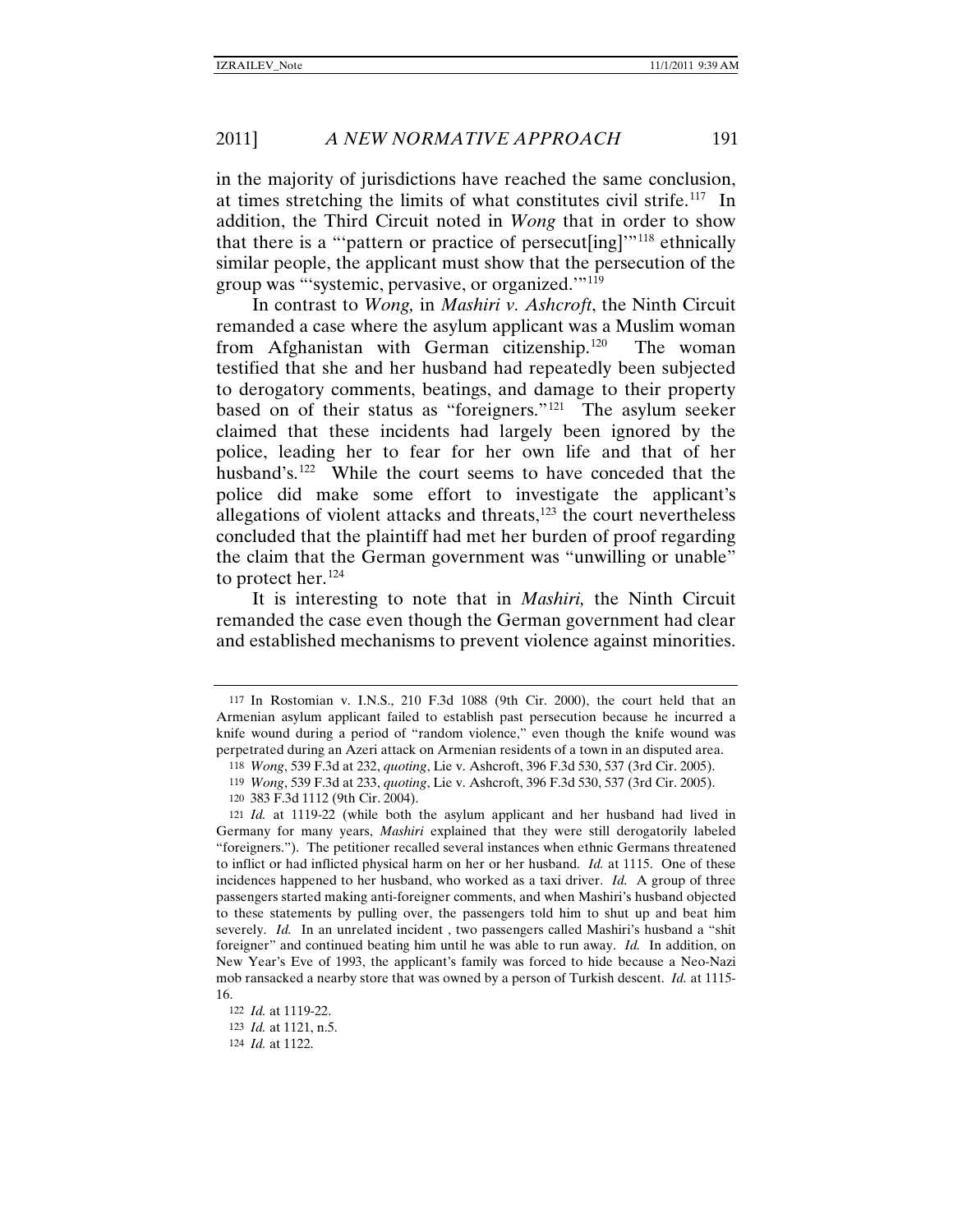In fact, the German government has taken numerous steps in order to ensure that perpetrators of violence are held accountable for their actions.[125](#page-21-0) In contrast, the Third Circuit court rejected evidence of rampant violence against Christians in Indonesia in *Wong* (including the burning of churches) as evidence of the likelihood of future persecution. This is an important conclusion considering that Indonesia's geographic and developmental status is not conducive to the effective prevention of minority violence in that country.[126](#page-21-1)

American case law reflects a general lack of uniformity among the Federal Circuit courts when adjudicating asylum applications based on persecution by non-state actors. This inconsistency arises from the lack of a normative approach to determine whether a government is "unable or unwilling" to protect against future threats of persecution.

# IV. A NEW APPROACH TO ASYLUM JURISPRUDENCE IN THE UNITED STATES

#### *A. Defending the Standard Laid Out in the Iranian Case*

Referencing a recent immigration case, one legal scholar observed that: "[D]omestic proceedings in the United Kingdom . . . illustrate | the vulnerability of a refugee protection regime that lacks consensus regarding the status of victims of non-state agents of persecution."<sup>[127](#page-21-2)</sup> The problem of refugee protection is not limited to the United Kingdom; it is also present in the United States, where federal district courts have been unable to fashion a normative approach for adjudicating asylum applications

<span id="page-21-0"></span><sup>125</sup> Richard Bernstein, *In Germany a Cautious Sense 'That We Don't Have to Fear This,'*  N.Y. TIMES, Nov. 8, 2005, *available at* http://www.nytimes.com/2005/11/07/world/europe/07iht-react.html?pagewanted=all (quoting Norbert Seitz, director of the German Forum for Crime Prevention, who cited reports that suggest that police have made an effort to build relationships with immigrant groups).

<span id="page-21-1"></span><sup>126</sup> Maya Safira Muchtar, *Is Religious Tolerance A Success in Indonesia? No, it's not!,* JAKARTA POST (Feb. 03, 2010), http://www.thejakartapost.com/news/2010/02/03/isreligious-tolerance-a-success-indonesia-no-it%E2%80%99s-not.html (opinion piece by the founder of the Indonesian National Integration Movement explaining that the Indonesian government has inappropriately turned a blind eye to religious violence).

<span id="page-21-2"></span><sup>127</sup> Moore, *supra* note 25, at 115.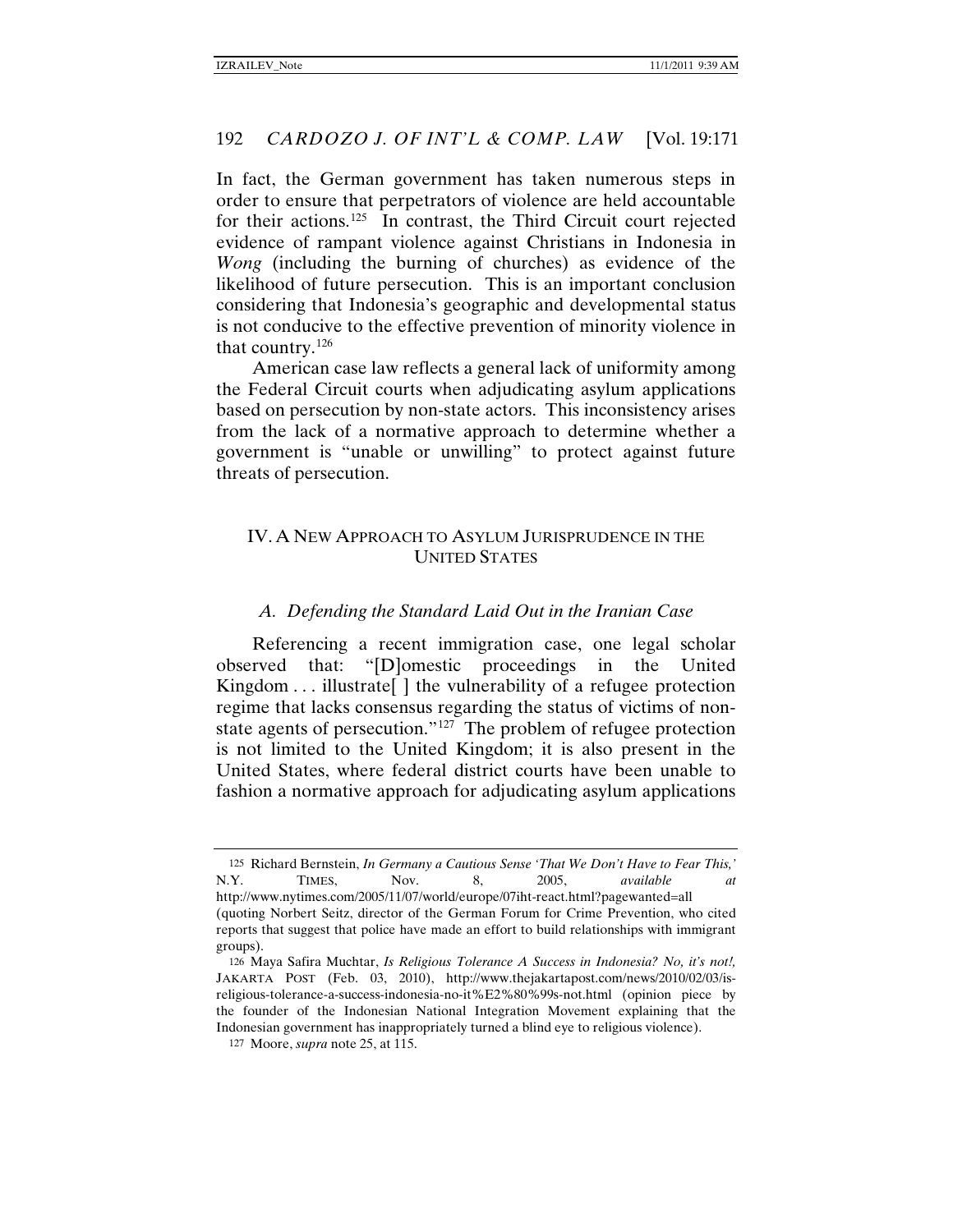alleging persecution by non-state actors.[128](#page-22-0) Considering that the United States and the United Kingdom are both parties either to the 1951 Refugee Convention, or the 1967 Protocol,<sup>[129](#page-22-1)</sup> it is to be expected that they apply similar standards when determining the merit of asylum petitions.

In the Iranian Case, the RSAA reaffirmed the position that there are four circumstances which amount to a failure of state protection:

a) Persecution committed by the state concerned.

b) Persecution condoned by the state concerned.

c) Persecution tolerated by the state concerned.

d) Persecution not condoned or not tolerated by the state concerned but nevertheless present because the state either refuses or is unable to offer adequate protection.<sup>[130](#page-22-2)</sup>

Of the four circumstances listed above the most important of these is the last: "persecution not condoned or tolerated by the state concerned but nevertheless present . . . ." Asylum seekers from such countries face the most substantial difficulty in proving that they face a significant risk of persecution if they were to return home. On its face, the country of origin may have a system of measures in place to deal with persecution, but in reality this system of measures may fall well short of actually eliminating the risk.

Unlike courts in the United Kingdom and the United States, which have dismissed asylum cases upon finding that the state attempted to protect its residents from persecution, the standard employed by the RSAA considers the net result of a state's efforts to protect its inhabitants.<sup>[131](#page-22-3)</sup> Under this standard, individuals who face fear of persecution, even when their governments have made an effort to curtail the reasons for that fear, are not repatriated. Conversely, American and British courts continue to *refoul*<sup>[132](#page-22-4)</sup> asylum applicants who face a significant fear of returning home but are unable to justify their fear based on one of the five

<sup>128</sup> *See* Wong, 539 F.3d at 233; Mashiri*,* 383 F.3d at 1119-22.

<span id="page-22-1"></span><span id="page-22-0"></span><sup>129</sup> United Nations High Commissioner for Refugees, *UNHCR Global Report 2007 – State Parties to the 1951 Convention relating to the Status of Refugees and/or its 1967 Protocol*, (Jan. 1, 2008), http://www.unhcr.org/4848f6072.html.

<sup>130</sup> *Refugee Appeal No. 71427/99* [2000] NZAR 545 at para. 60.

<span id="page-22-3"></span><span id="page-22-2"></span><sup>131</sup> *Compare Horvath*, 3 WLR 379; *Wong*, 539 F.3d at 233 with *Refugee Appeal No. 71247/99* [2000] NZAR 545*.*

<span id="page-22-4"></span><sup>132</sup> For a discussion of refoulement please refer to article  $33(1)(A)(2)$  of the Refugee Convention. *See* Refugee Convention*, supra* not[e 2.](#page-1-6)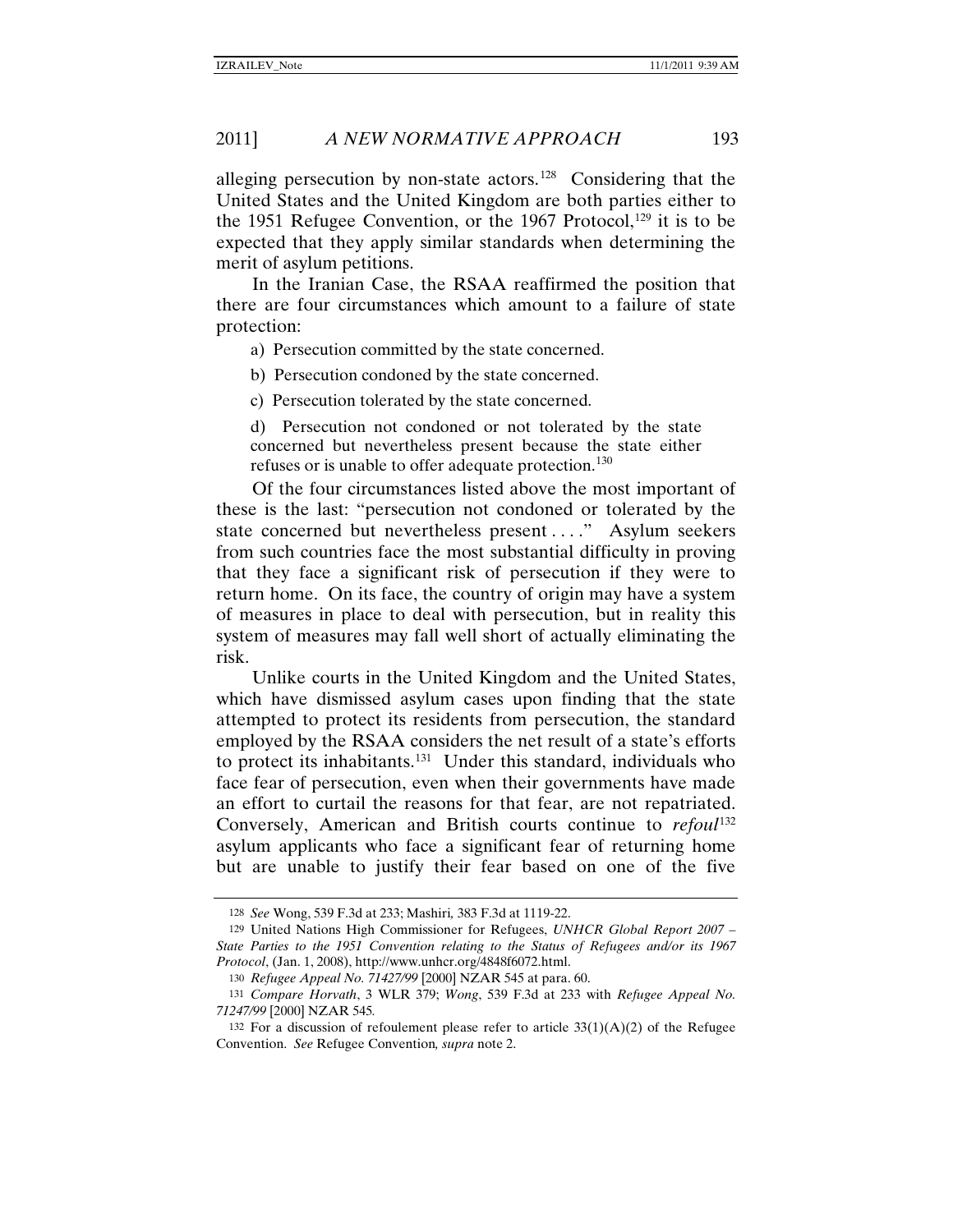enumerated grounds recognized by the Refugee Convention. This is due to the inability of American and British courts to delineate a clear method of analysis when examining asylum petitions in cases of where the applicant has been abused by non-state actors.<sup>[133](#page-23-0)</sup>

Justifying the refoulement of asylum seekers on the ground that their governments have taken proactive steps to protect them even when such steps have resulted in limited protection ignores the fundamental human right to live without fear.<sup>[134](#page-23-1)</sup> The importance of the right to live without fear is so paramount that the drafters of the Universal Declaration of Human Rights decided to include it in the preambulatory clause.<sup>[135](#page-23-2)</sup> In doing so, the authors must have recognized that an individual who lives in constant fear is one who is deprived of both his liberty and his dignity. Professor James Hathaway, a leading scholar in the field of international refugee law, has pointed out that any decision which attempts to determine if an asylum seeker faces a risk of persecution must scrutinize the effort with which a state attempts to protect its inhabitants from that risk.<sup>[136](#page-23-3)</sup>

Other legal scholars have taken this argument one step further by contending that non-refoulement, $137$  as embodied in Article  $33(1)(A)(2)$  of the Refugee Convention, has become a norm of *jus cogens*. [138](#page-23-5) In defense of this position, at least one

134 *See* The Universal Declaration of Human Rights, *supra* not[e 76.](#page-13-7)

<span id="page-23-3"></span><span id="page-23-2"></span><span id="page-23-1"></span>135 *Id*.

<span id="page-23-5"></span><span id="page-23-4"></span>138

<span id="page-23-0"></span><sup>133</sup> *See Horvath*, 3 WLR 79; *Wong*, 539 F.3d at 233. Some would contend that the United States immigration code does account for asylum seekers who may not be able to qualify for asylum but nevertheless have a fear of returning home. Section 241 (b)(3)(B) of the INA has a provision titled "Withholding of Removal." 8 U.S.C.A 1231 (2009). Withholding of removal is designed to protect asylum seekers who face a threat to their life or freedom because of their "race, religion, nationality, membership in a particular social group, or political opinion." *Id.* Under this provision the Secretary of the Department of Homeland Security cannot deport an asylum seekers who demonstrate that it is more likely that not that they will face persecution upon return to the country of their last residence. INS v. Cardoza-Fonseca, 480 U.S. 421, 423 (1987). The problem with this provision is that the statutory language lends itself to the same judicial analysis as in asylum claims―the only difference being the burden of proof and the fact that the adjudicator cannot deny relief to an applicant who has met the burden.

<sup>136</sup> HATHAWAY, *supra* not[e 78,](#page-14-7) at 125.

<sup>137</sup> *See* Refugee Convention*, supra* not[e 2.](#page-1-6)

The notion of jus cogens is given a voice in international law through articles 53 and 64 of the 1969 Vienna Convention on the Law of Treaties. These provisions provide that treaties may be invalidated upon their ratification or may later be terminated if their content "conflicts with a peremptory norm of general international law" when it is "accepted and recognized by the international community of states as a whole as a norm from which no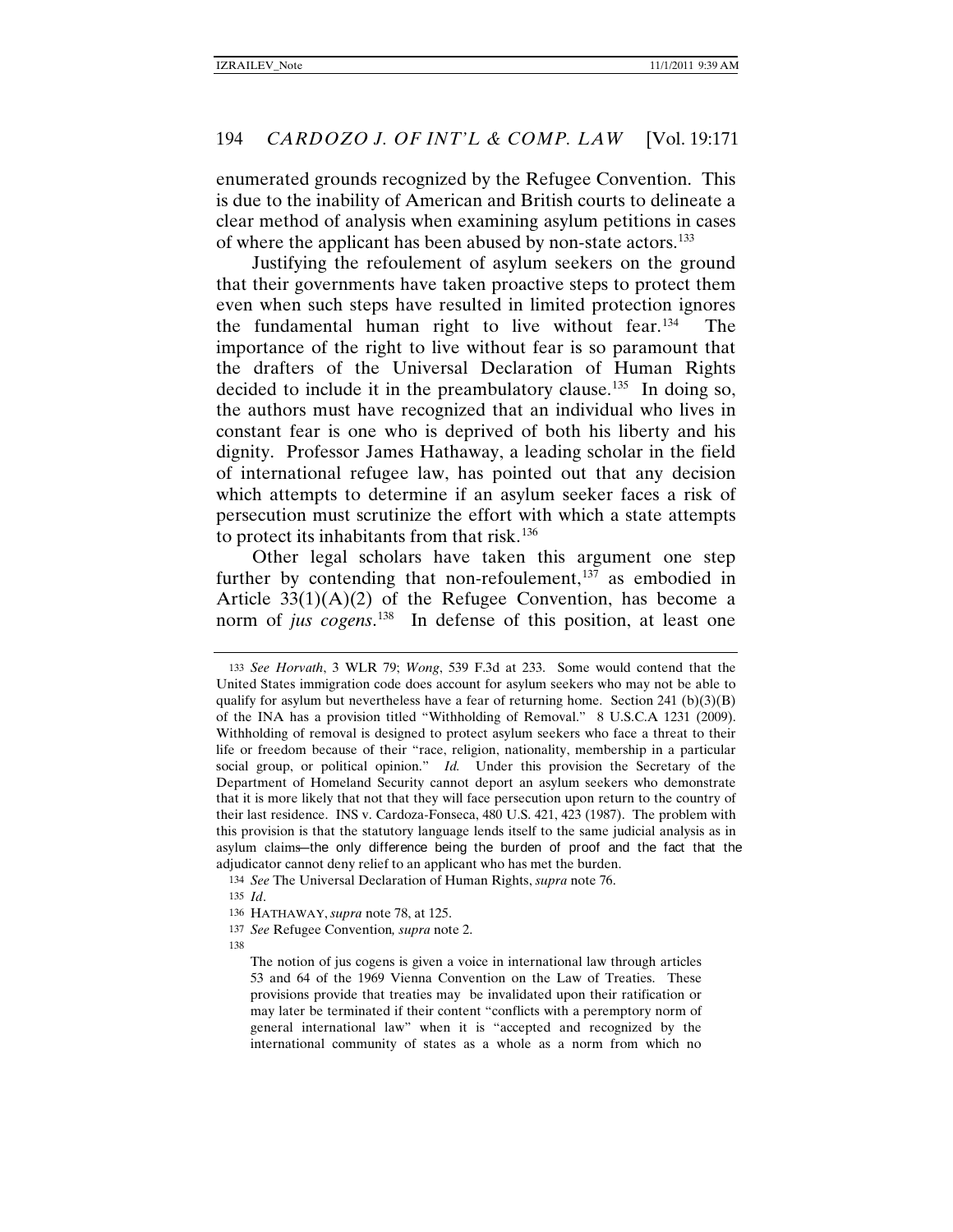scholar has pointed out that the executive committee of the UNHCR concluded that non-refoulement is not subject to derogation, thereby acquiring the level of a norm of *jus cogens*. [139](#page-24-0)  Furthermore, the *jus cogens* nature of non-refoulement is found in state practice, and embodied in such international agreements as the 1984 Cartagena Declaration on Refugees (an agreement which has been signed and ratified by ten Latin American countries).<sup>140</sup> Some also contend that non-refoulement, based on the language of Article 33 of the Refugee convention, has become a principle of customary international law.[141](#page-24-2)

If the norm of non-refoulement has in fact become a part of customary international law then the outcome in cases such as *Horvath* and *Wong* arguably ignores universally accepted principles of international refugee law. While this is, in and of itself, a reason for condemning the outcome in these cases, the *jus cogens* nature of non-refoulement further supports the argument that, when adjudicating asylum claims based on non-state actor persecution, United States courts should adopt the standard laid out by the RSAA in the Iranian Case. The fundamental right to live without fear is ignored when asylum applicants are returned home to possible persecution, despite a country's "reasonable willingness" to institute a system of measures for protection. By equivocating a willingness to protect against persecution with the actual act of protecting citizens, the United States continues to fail to meet its obligations under the 1951 Refugee Convention and the subsequent 1967 Protocol. Article 33 of the Refugee Convention clearly sets out that "[n]o Contracting State shall expel or return ("refouler") a refugee *in any manner whatsoever* to the frontiers of territories where his life or freedom would be threatened on account of his race, religion, nationality, membership of a particular social group or political opinion."<sup>[142](#page-24-3)</sup> The term "in any manner whatsoever" suggests that a refugee cannot be refouled if *any* threat exists, not just a threat which has

derogation is permitted."

Jean Allain, *Insisting on the Jus Cogens Nature of Non-Refoulement*, in THE REFUGEE CONVENTION AT FIFTY 82 (Joanne van Selm et al. eds., 2003). "Norms of *jus cogens,* . . . do not allow for . . . deviation–they are higher norms of which no violation is allowed." *Id.*

<sup>139</sup> *Id.* at 84*.*

<sup>140</sup> *Id.*

<span id="page-24-3"></span><span id="page-24-2"></span><span id="page-24-1"></span><span id="page-24-0"></span><sup>141</sup> S. GOODWIN-GILL & JANE MCADAM, THE REFUGEE IN INTERNATIONAL LAW 351- 54 (3d ed. 2007).

<sup>142</sup> Refugee Convention, *supra* note [2,](#page-1-6) at § 33(1)(A)(2) (emphasis added).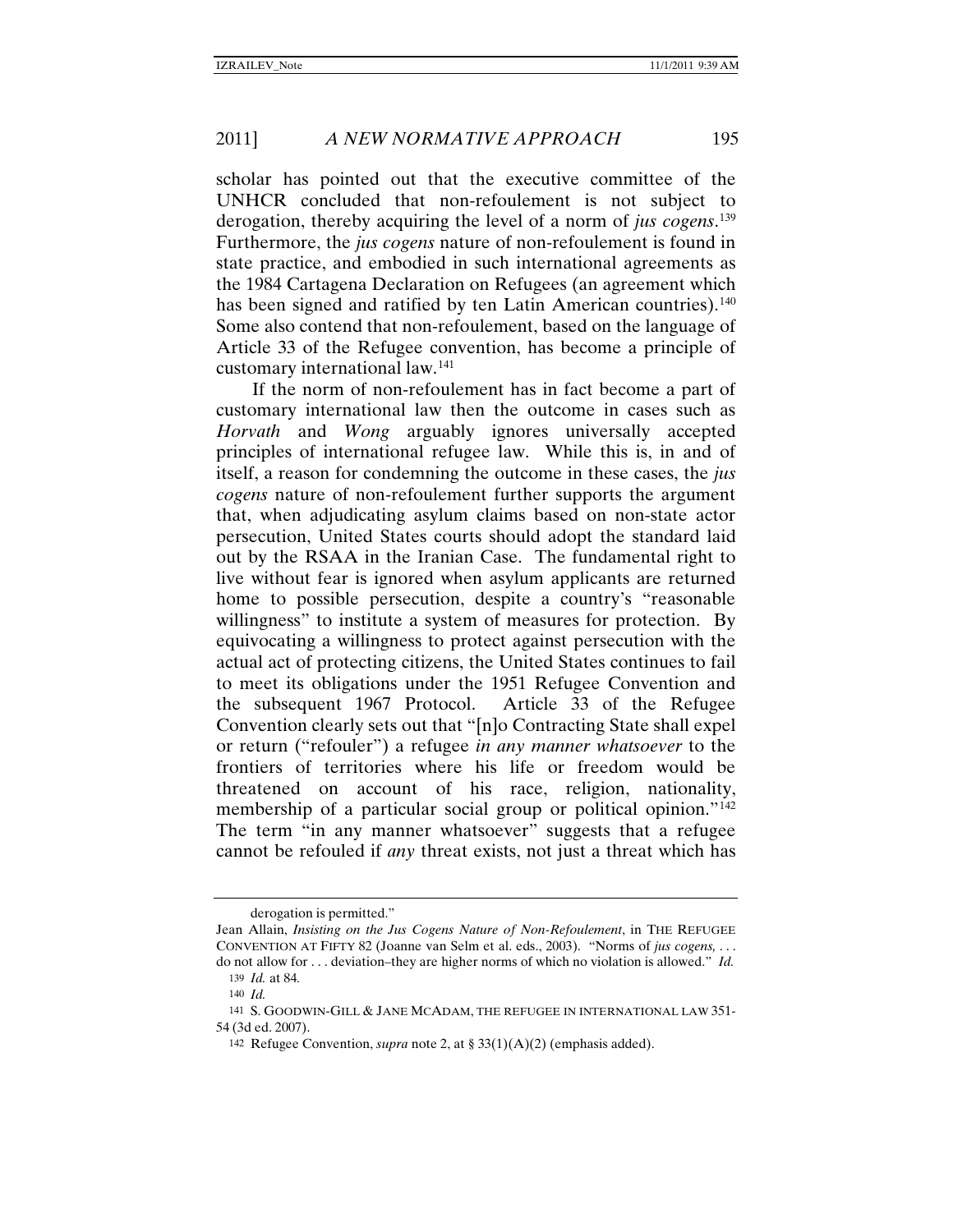been diminished by the willingness of local officials to attempt to protect their inhabitants.

<span id="page-25-2"></span>A state may have enacted, in some abstract sense, a "reasonable" system of measures to protect its citizens, but those steps are not relevant if the asylum applicant continues to have a well-founded fear of serious harm or the abuse of his or her human rights.[143](#page-25-0) In other words, it is not sufficient that the state is endeavoring to fulfill its obligations pursuant to international human rights law; it must provide sufficient protection to eliminate the well-founded fear.<sup>[144](#page-25-1)</sup> The varied approaches taken by U.S. courts in assessing whether the government of the asylum applicant's country of origin has taken "reasonable" measures to prevent persecution also raises the question of which actions are reasonable. For instance, it is unclear whether investigation of a murder would be enough to constitute reasonableness, even if that investigation was done by individuals who either sympathized with the murder, or were too afraid themselves to come forward with the truth. Surely, such an investigation would not protect the family of the murdered. Yet, some might contend that this should considered a reasonable attempt by a government to protect its citizens.

The question of when a state's willingness to protect its inhabitants is reasonable introduces a much larger concern in American jurisprudence: the reluctance of American courts to use international human rights instruments to assess the interpretation of the terms of the Refugee Protocol and the subsequent 1967 Protocol.

# *B. Why the Adoption of the Standard Laid Out in the Iranian Case Would Allow the United States to Reaffirm its Commitment to the Objective Adjudication of Asylum Petitions*

The first two preambulatory clauses of the Refugee Convention express the idea that the treaty was intended to provide asylum seekers universal access to the refugee regime:

Considering that the Charter of the United Nations and the Universal Declaration of Human Rights approved on 10 December 1948 by the General Assembly have affirmed the principle that human beings shall enjoy fundamental rights and

<span id="page-25-1"></span><span id="page-25-0"></span><sup>143</sup> Deborah E. Anker et al., *Gender and Social Group: Comments to Proposed Regulations*, 6 BENDER'S IMMIGR. BULL. 185 (2001)

<sup>144</sup> FOSTER, *supra* note [80,](#page-14-6) at 202.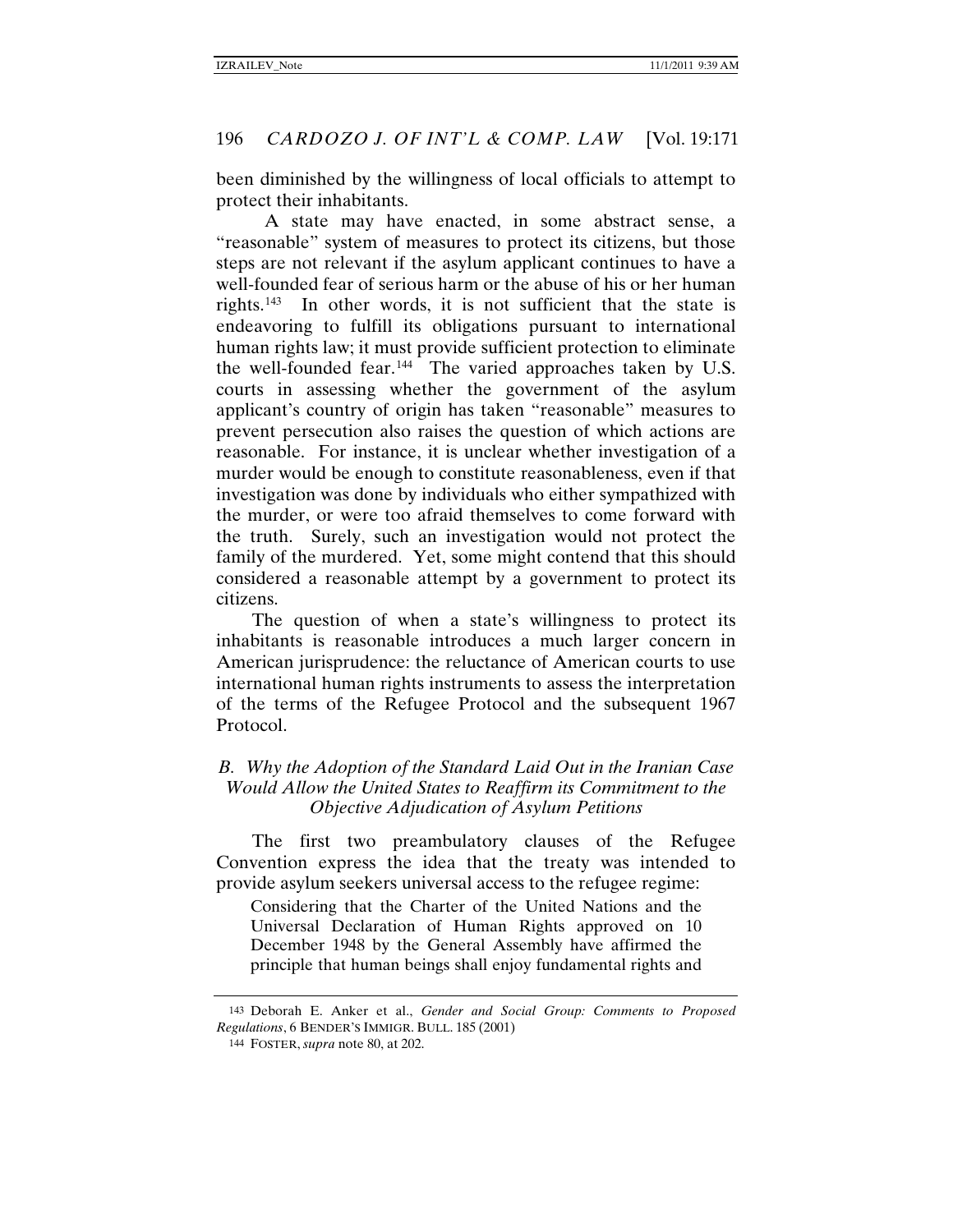freedoms without discrimination, [and]

Considering that the United Nations has, on various occasions, manifested its profound concern for refugees and endeavoured to assure refugees the widest possible exercise of these fundamental rights and freedoms, . . .<sup>[145](#page-26-0)</sup>

Although the refugee definition in Article 1 of the Convention only provides for protection based on five enumerated grounds, the preamble makes clear that all human beings have a right to enjoy fundamental freedoms and live without discrimination.<sup>[146](#page-26-1)</sup> This suggests that the Refugee Convention is to be applied in a manner which provides asylum applicants with the highest possible level of protection.

The prevalent view is that the sustained or systematic denial of fundamental human rights is the proper standard for determining when human dignity has been denied.<sup>147</sup> This reasoning is consistent with Professor Hathaway's widely cited characterization of persecution as the sustained or systematic failure of the state to protect its inhabitants from the violation of core human rights, as recognized by the international community.[148](#page-26-3)

Whether the harm anticipated rises to the level of persecution depends on a holistic assessment of a complex set of factors.<sup>[149](#page-26-4)</sup> These might include the nature of the threatened right, the nature of the threat itself, and the gravity of the harm threatened.[150](#page-26-5)

The requirement that the risk of persecution be well-founded<sup>[151](#page-26-6)</sup> necessitates an objective consideration of the risk of persecution that the asylum seeker faces if he or she is deported.[152](#page-26-7) This requirement presents a difficult challenge for both the claimant and the adjudicator when making a determination of the

150 *Id.*

<sup>145</sup> Refugee Convention*, supra* note [2,](#page-1-6) at Preamble.

<sup>146</sup> *Id.*

<sup>147</sup> Ward v. Att'y Gen. of Canada, [1993] 2 S.C.R 689, 733.

<sup>148</sup> HATHAWAY, *supra* not[e 78,](#page-14-7) at 105.

<span id="page-26-4"></span><span id="page-26-3"></span><span id="page-26-2"></span><span id="page-26-1"></span><span id="page-26-0"></span><sup>149</sup> Roger Haines, *Gender-Related Persecution* ¶ 21 (UNHCR, drft., Aug. 10, 2001), *available at*

http://www.unhcr.org/cgibin/texis/vtx/search?page=search&docid=3b93912e4&query=new %2

<span id="page-26-5"></span><sup>0</sup>zealand%20and%20non%20state%20agents*.* Note that the author of this article was also the chairperson who delivered the opinion in the Iranian Case.

<sup>151</sup> Refugee Convention*, supra* note [3.](#page-1-8)

<span id="page-26-7"></span><span id="page-26-6"></span><sup>152</sup> UNHCR, HANDBOOK ON PROCEDURES AND CRITERIA FOR DETERMINING REFUGEE STATUS UNDER THE 1951 CONVENTION AND THE 1967 PROTOCOL RELATING TO THE STATUS OF REFUGEES, *supra* note [90,](#page-16-9) at ¶ 38.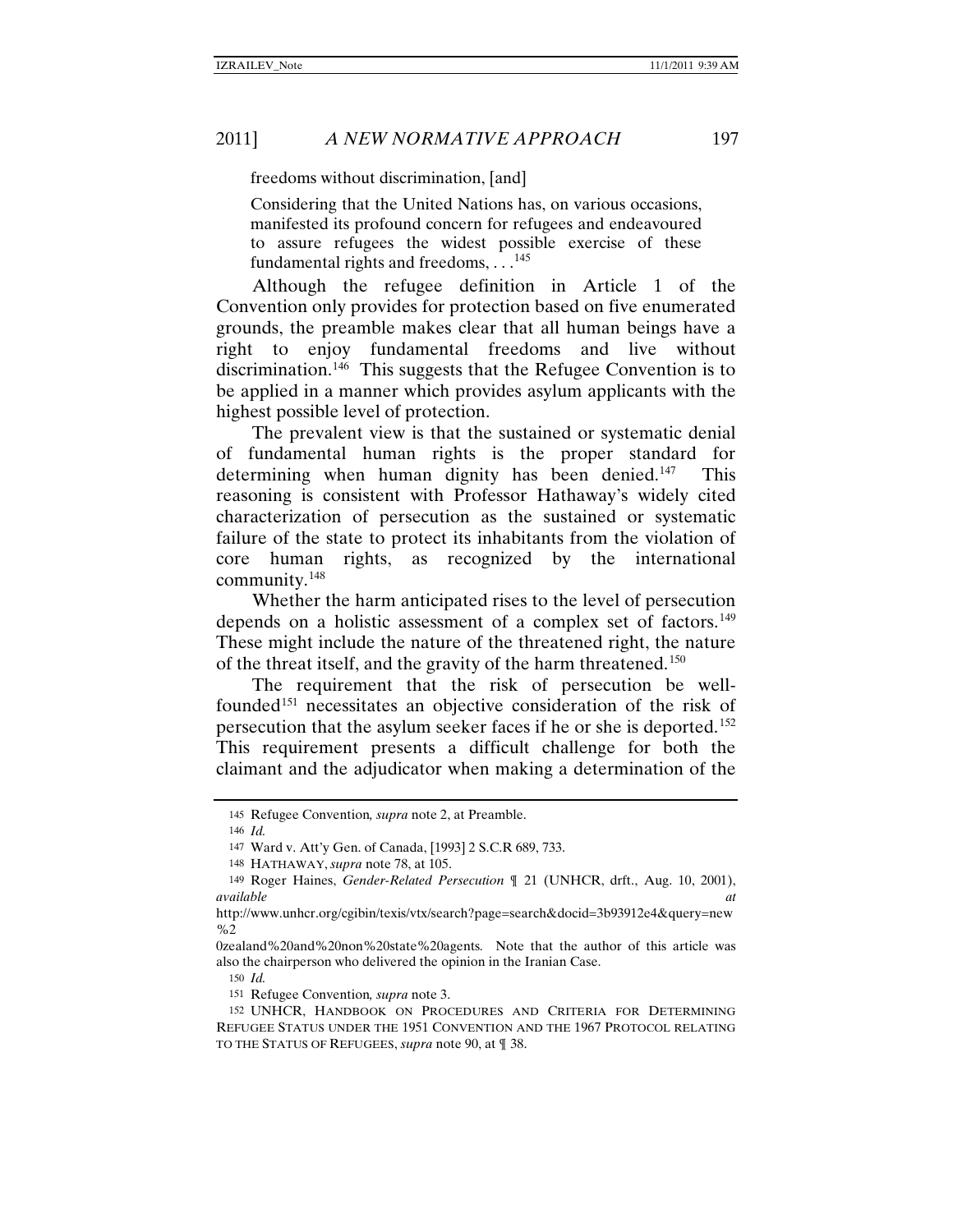facts in instances when it may be difficult to definitively qualify the asylum applicant's assertions.  $153$  In such cases, the testimony of the refugee should be given the benefit of the doubt regarding credibility.[154](#page-27-1) The evidentiary requirement should therefore be applied leniently.[155](#page-27-2)

In the United States, courts have been reluctant to use an objective analysis to assess the validity of asylum petitions alleging persecution by non-state actors.[156](#page-27-3) Critics have pointed out that use of the subjective approach is dangerous because it allows the adjudicator to make a determination of what constitutes "reasonableness."[157](#page-27-4) As an example of the validity of this critique, the Fourth Circuit denied withholding of removal to an applicant who argued that she had a well-founded fear of female genital mutilation if she were forced to return to Senegal.<sup>158</sup> The Circuit Court upheld the findings of the immigration judge, who concluded that the applicant's testimony was credible, but that she was misinformed about the likelihood of female genital mutilation in Senegal.[159](#page-27-6) Writing in dissent, Judge Gregory criticized the majority's opinion because it failed to objectively consider the evidence before it, instead relying on generalized State Department reports.<sup>[160](#page-27-7)</sup>

Judicial use of language such as "our country does not recognize as legitimate" when interpreting what it means to be "persecuted" only promulgates the idea that domestic jurisprudence in the United States ignores universally accepted human rights standards which inform the meaning of the Refugee Convention.<sup>[161](#page-27-8)</sup> The use of domestic human rights standards in the

<sup>153</sup> *Id.* at ¶ 197.

<sup>154</sup> *Id.*

<sup>155</sup> *Id.*

<span id="page-27-3"></span><span id="page-27-2"></span><span id="page-27-1"></span><span id="page-27-0"></span><sup>156</sup> *See* Gomis v. Holder, 571 F.3d 353, 356-57 (4th Cir. 2009) (involving a case where withholding of removal was denied to an applicant who alleged a well-founded fear of female genital mutilation. The majority articulated the need to measure the applicant's credibility against an objective standard, yet failed to effectively do so.).

<sup>157</sup> FOSTER, *supra* note [80,](#page-14-6) at 38.

<sup>158</sup> *Gomis,* 571 F.3d at 360-61.

<sup>159</sup> *Id.* at 356-67.

<span id="page-27-7"></span><span id="page-27-6"></span><span id="page-27-5"></span><span id="page-27-4"></span><sup>160</sup> *Id.* at 364 (arguing that "[i]t is difficult to understand how the majority can essentially nullify the unequivocal language in her father's letter. This is a rare case where we need not speculate on percentages. Her father clearly states, 'I guarantee you that you'll not get from this situation. . . . You'll be circumcised and sent into marriage before my death.' Therefore . . . the likelihood that Gomis will be circumcised if returned to Senegal is  $100\%$ .").

<span id="page-27-8"></span><sup>161</sup> Osaghae v. INS, 942 F.2d 1160, 1163 (7th Cir. 1991).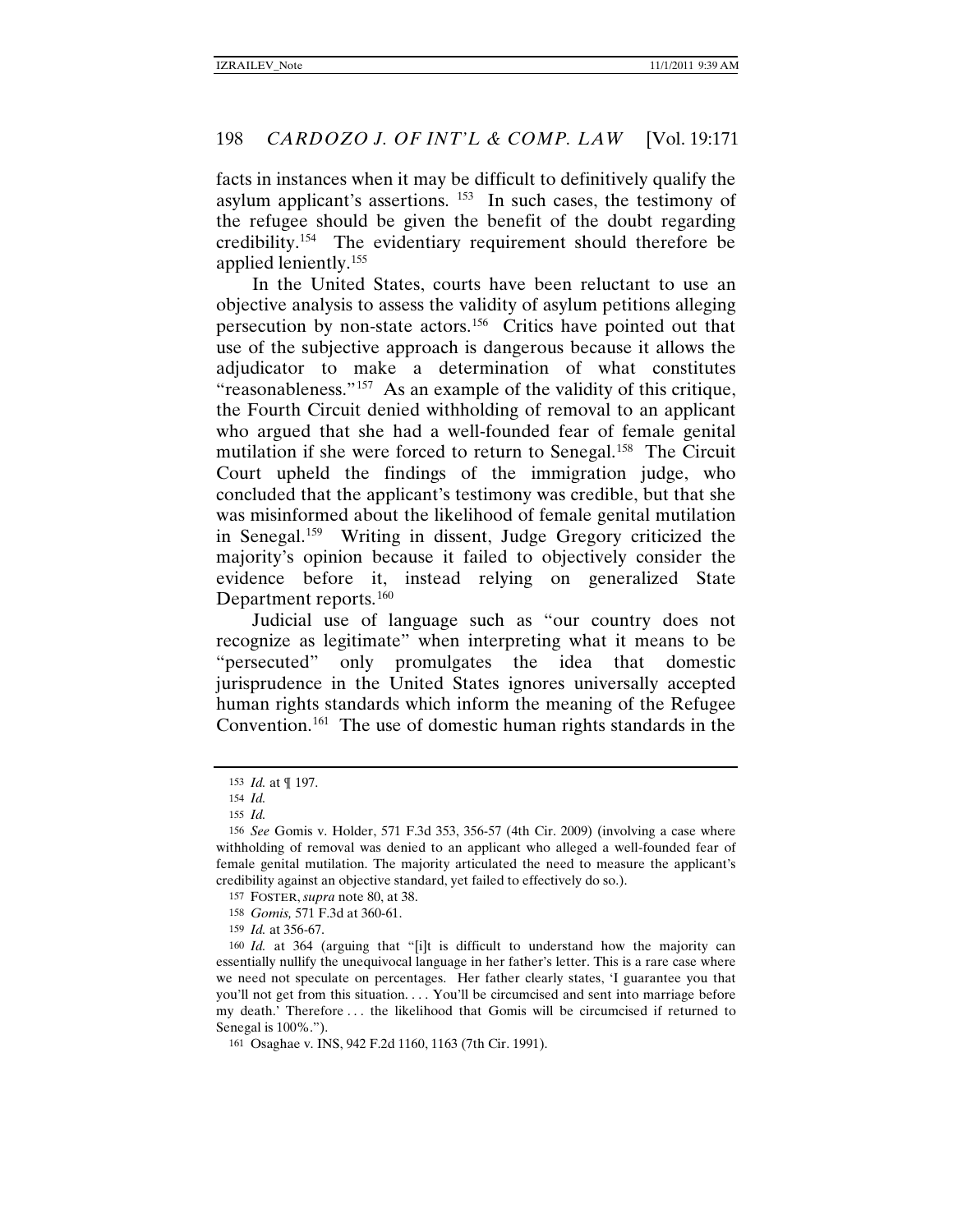context of international human rights agreements is undesirable because it "simultaneously allows too easily the intrusion of ideology and also the implication of censure of the state of origin."[162](#page-28-0) The RSAA has also reasoned that human rights abuses in the country of asylum could prejudice the adjudicator when determining what types of discrimination rise to the level of persecution.[163](#page-28-1)

Use of a more objective standard<sup>[164](#page-28-2)</sup> when deciding asylum petitions would allow United States courts to adopt a holistic approach in their application of refugee law. Instead of relying on their own subjective criteria, adjudicators would be forced to consider each of the factors which constitute persecution in the broader scheme of the refugee protection regime.<sup>[165](#page-28-3)</sup> Acceptance of the reasoning in the Iranian Case<sup>[166](#page-28-4)</sup> would simplify the job of American judges and allow them to make judgments more in tune with the formulation of protection which the preambulatory clauses of the Refugee Convention suggest.[167](#page-28-5)

Instead of trying to figure out when risk rises to the level of a well-founded fear, judges would construct the analysis in much more objective terms. They would ask whether a real chance of

<span id="page-28-0"></span><sup>162</sup> *Refugee Appeal No. 74665/03* [2005] NZAR 60 at para. 38 (RSSA), *available at* http://www.nzrefugeeappeals.govt.nz/srchdisp.aspx?D=FullTexts&F=ref\_20040707\_74665. htm&Str=during+2004+OR+74665/03.

<sup>163</sup> *Id.*

<span id="page-28-2"></span><span id="page-28-1"></span><sup>164</sup> Although U.S. courts profess to use an objective standard, their ultimate conclusions often suggest a much more subjective approach. *See Gomis,* 571 F.3d at 356-67.

<span id="page-28-3"></span><sup>165</sup> *See Refugee Appeal No. 74665/03* [2005] NZAR 60 at para. 48. The most important factors constituting persecution within the meaning of the Refugee Convention would include a well-founded fear of serious harm due to the applicant's race, religion, nationality, social group membership, or political opinion, and a failure of state protection. *See* Refugee Convention*, supra* note 3; *Horvath,* 3 WLR 379.

<span id="page-28-4"></span><sup>166</sup> As a reminder, the New Zealand Refugee Status Appeals Authority stated that, Article 33(1) is explicit in prohibiting return in any manner to a country where the life or freedom of the refugee would be threatened for a Convention reason. This obligation cannot be avoided by a process of interpretation which measures the sufficiency of state protection not against the absence of a real risk of persecution, but against the availability of a system for the protection of the citizen and a reasonable willingness by the state to operate that system . . . . If the net result of a state's "reasonable willingness" to operate a system for the protection of the citizen is that it is incapable of preventing a *real chance* of persecution of a particular individual, refugee status cannot be denied that individual*.*

*Refugee Appeal No. 71427/99* [2000] NZAR 545 at para. 63 (emphasis added).

<span id="page-28-5"></span><sup>167</sup> That is, a protection of fundamental rights and the freedom to live without discrimination. Refugee Convention*, supra* not[e 2,](#page-1-6) at Preamble.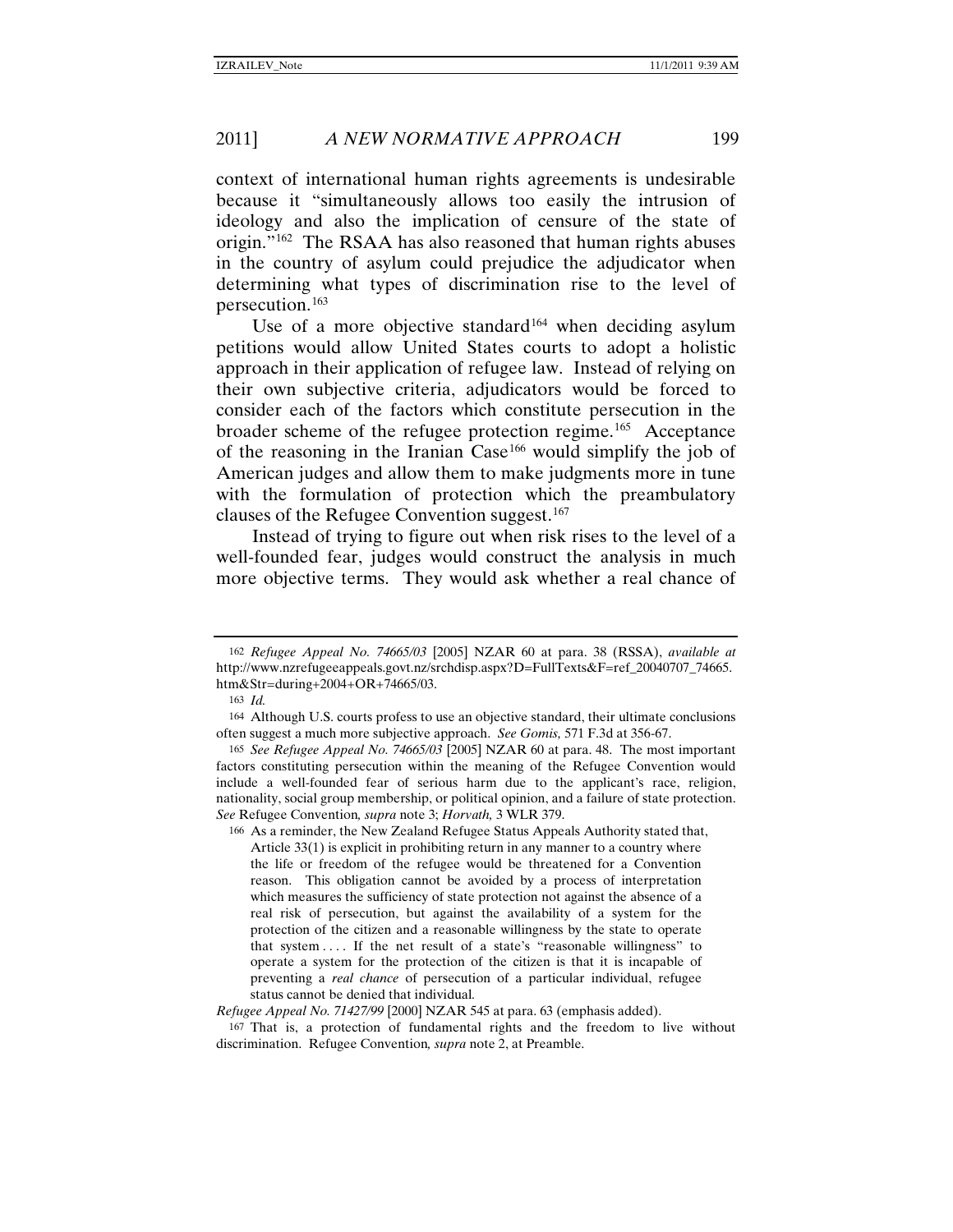persecution exists if the asylum applicant were refouled.[168](#page-29-0) A formulation of the analysis in this way simplifies the judge's job and mandates that he or she ask only one question: "Does the risk exist?" If it does not, the asylum application is denied. If it does, asylum status is granted. No longer would the adjudicator have such a difficult time delineating shades of gray. If a state's "reasonable willingness" to operate a system of protection has resulted in little actual protection, it cannot affirmatively be said that the state has removed the well-founded fear.<sup>[169](#page-29-1)</sup>

Formulating the approach along the lines laid out in the Iranian Case would ensure that the United States does not return refugees to countries where they face imminent harm. Making refugees seek protection in their country of origin prior to departing only to demonstrate the ineffectiveness of that protection, places refugees at a significant risk.[170](#page-29-2) Burdening asylum seekers with such a risk contradicts both the conception of non-refoulement in Article  $33(1)(A)(2)$  of the Refugee Convention and the definition of refugee set out in Article  $1^{171}$  $1^{171}$  $1^{171}$ 

#### V. RESPONDING TO CRITICISM

Critics of adopting the New Zealand approach might argue that the standard laid out in the Iranian Case interprets too broadly the harm against which refugees should be protected. They would cite numerous opinions which make it clear that the Refugee Convention and international human rights law were not designed to protect all refugees from all harm.<sup>[172](#page-29-4)</sup>

They might further contend that applying a standard that grants asylum if there is a *real chance* of persecution loads the discussion by suggesting that any chance of persecution is a real one. Evidence of this, however attenuated, could be inferred from RSAA opinions which suggest that discrimination and socio-economic deprivation could rise to the level of persecution.<sup>[173](#page-29-5)</sup>

Most important, critics might maintain that the United States

<sup>168</sup> *See Refugee Appeal No. 71247/99* [2000] NZAR 545 at para. 63.

<sup>169</sup> Anker et al., *supra* not[e 143.](#page-25-2)

<span id="page-29-3"></span><span id="page-29-2"></span><span id="page-29-1"></span><span id="page-29-0"></span><sup>170</sup> *Ward*, 2 S.C.R at 724 *quoted in Refugee Appeal No. 71427/99* [2000] NZAR 545 at para. 64.

<sup>171</sup> Refugee Convention*, supra* note [2.](#page-1-6)

<span id="page-29-5"></span><span id="page-29-4"></span><sup>172</sup> *See* Gao v. INS, 947 F.2d 660, 664 (2d Cir. 1991); *Horvath,* 3 WLR 379; *Refugee Appeal No. 71404/*99 (unreported) Refugee Status Appeals Authority, No. 71404/9929, 29 Oct. 1999, at para. 65,

<sup>173</sup> *See Refugee Appeal No. 74665/03* [2005] NZAR 60 at para. 38.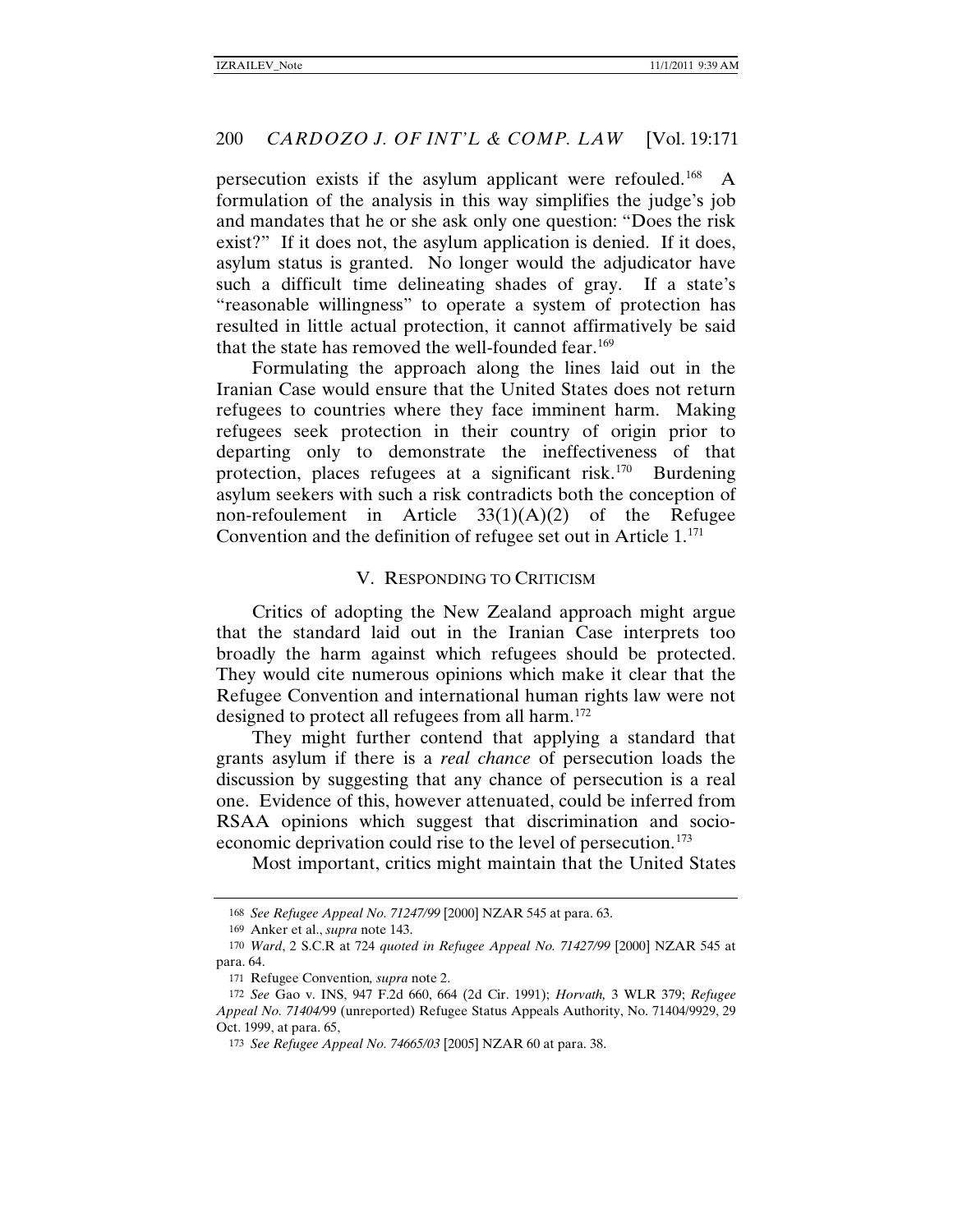already admits so many immigrants that it would be unfair and impractical to adopt a more liberal standard which lessens the burden on asylum seekers, and makes it easier for tens of thousands more individuals to enter this country. In support of this claim, they might make the often asserted claim that the number of immigrants entering the country has risen in recent years.[174](#page-30-0)

Lastly, a targeted critique of the approach enlisted by the RSAA in the Iranian Case would likely disapprove of the use of international human rights standards in the context of domestic statutory analysis on the ground that United States courts should not use other countries' interpretations of law to inform our own jurisprudential understanding. Central to this concern is the idea that "a large body of rights violations are equated with persecution," and that the "practical impact of . . . [enlisting human rights norms in asylum cases] would be enormous."<sup>[175](#page-30-1)</sup>

<span id="page-30-5"></span>While all of the aforementioned criticisms present valid arguments in wider asylum related jurisprudence, they also seem to assume that the denial of human rights in fringe cases is acceptable as long as the larger self-interests of the United States are served. This ignores the reasons behind the drafting of the Refugee Convention and the 1967 Protocol in the first place: to provide refugees with a system of protection when their country of origin failed to properly do so.<sup>[176](#page-30-2)</sup>

Applying a standard that accounts for a real chance of risk does not load the discussion, it informs it. It ensures that large groups of people are not repatriated in the face of a well-founded fear of being persecuted upon their return home. The standard in the Iranian Case would likely increase the number of individuals eligible for asylum in the United States. Nevertheless, such an increase would be in line with the broader goals of protecting "fundamental rights"[177](#page-30-3) and guaranteeing that all human beings shall enjoy the freedom to live without fear.<sup>[178](#page-30-4)</sup>

<span id="page-30-0"></span><sup>174</sup> In contradiction of any such claim, it must be noted that the number of refugees entering the United States, a significant source of immigrants, has actually declined from about 120,000 in 1990, to about 50,000 in 2007. DEPARTMENT OF HOMELAND SECURITY, ANNUAL FLOW REPORT, *supra* not[e 5.](#page-1-7)

<span id="page-30-4"></span><span id="page-30-3"></span><span id="page-30-2"></span><span id="page-30-1"></span><sup>175</sup> Daniel J. Steinbock, *Interpreting the Refugee Definition,* 45 UCLA L. REV. 733, 782 (1998).

<sup>176</sup> *See* HATHAWAY, *supra* note 78, at 104-07.

<sup>177</sup> Refugee Convention, *supra* note [2.](#page-1-6)

<sup>178</sup> The Universal Declaration of Human Rights, *supra* note [76.](#page-13-7)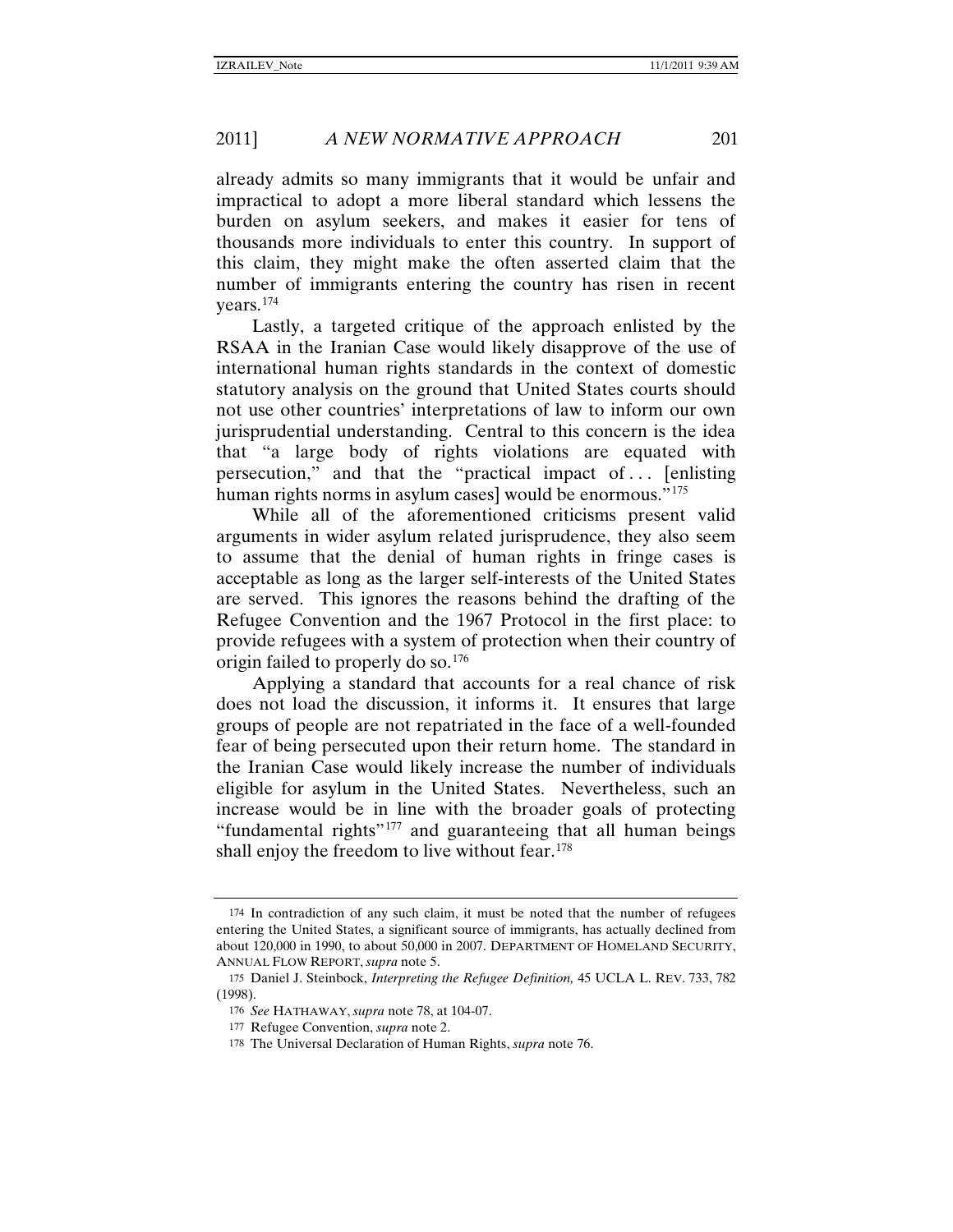Critiques of the use of international human rights norms as a tool to inform domestic asylum jurisprudence misconstrue the nature of the suggested approach.<sup>[179](#page-31-0)</sup> One commentator argues that the human rights approach attempts to "serve as a working definition of the kinds of deprivation that, by themselves, constitute persecution without any showing of a prohibited reason for the human rights infringement."<sup>[180](#page-31-1)</sup> This argument fails to recognize that the use of international human rights norms to inform domestic statutory interpretation does not mean that every breach of human rights will equate with a grant of asylum.<sup>[181](#page-31-2)</sup> On the contrary, adoption of the New Zealand standard in the Iranian Case would only assist American judges by allowing them to apply a more objective and holistic approach in their analysis.

#### VI. CONCLUSION

We live in an imperfect world, where instances of tragedy and the denial of human dignity confront us on an almost daily basis. In an attempt to provide relief to individuals who have suffered targeted persecution, the United States, like many other countries, has enlisted a statutory regime that adopts the language of Articles 1 and 33 of the Refugee Convention.<sup>[182](#page-31-3)</sup> In doing so, the United States implicitly recognizes that the protection of refugees is a burgeoning problem which requires an effective framework to come up with a solution.

Unfortunately, United States courts have ignored human rights norms by failing to adequately define a standard under which to adjudge when an asylum seeker is to be returned home. Justifying the refoulement of refugees on the ground that their governments have taken proactive steps to protect them fails to consider whether that attempted protection has been effective.

Adoption of the standard employed in the Iranian case<sup>[183](#page-31-4)</sup> would provide American courts with a coherent normative approach to address non-refoulement issues and asylum claims involving targeted victimization by groups that the government is "unwilling . . . or unable" to control. By asking whether or not a "real chance" of persecution exists upon the asylum seeker's

<span id="page-31-1"></span><span id="page-31-0"></span><sup>179</sup> FOSTER, *supra* note [80,](#page-14-6) at 79, *criticizing* Steinbock, *supra* note [175.](#page-30-5)

<sup>180</sup> Steinbock, *supra* not[e 175,](#page-30-5) at 781-82.

<span id="page-31-2"></span><sup>181</sup> *Id.*

<span id="page-31-4"></span><span id="page-31-3"></span><sup>182</sup> Refugee Conventio*n, supra* note [2.](#page-1-6)

<sup>183</sup> *Refugee Appeal No. 71247/99* [2000] NZAR 545.